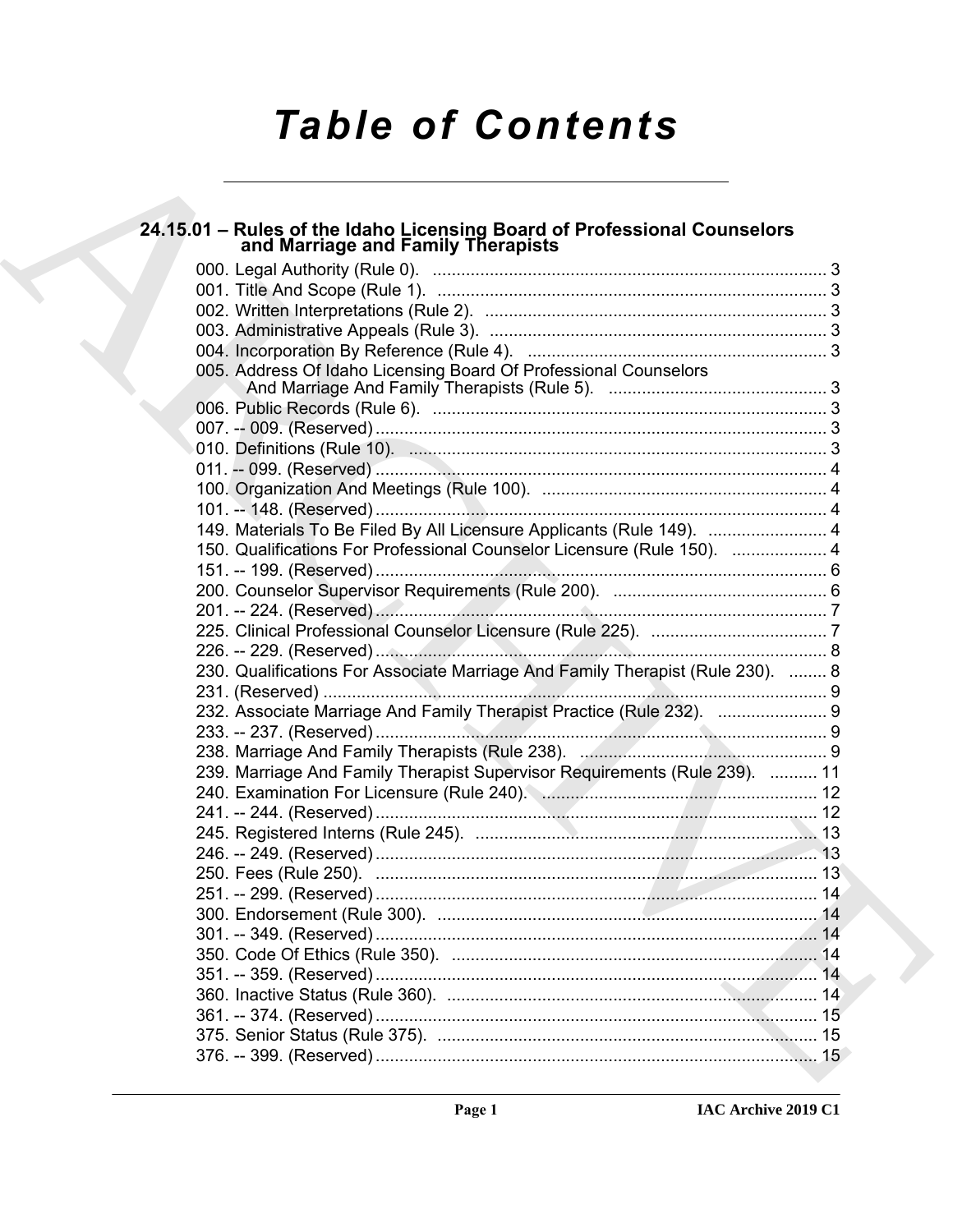# Table of Contents (cont'd)

| 450. General Scope Of The Licensee's Appropriate Practice (Rule 450).  17 |  |
|---------------------------------------------------------------------------|--|
|                                                                           |  |
|                                                                           |  |
|                                                                           |  |
|                                                                           |  |
|                                                                           |  |
|                                                                           |  |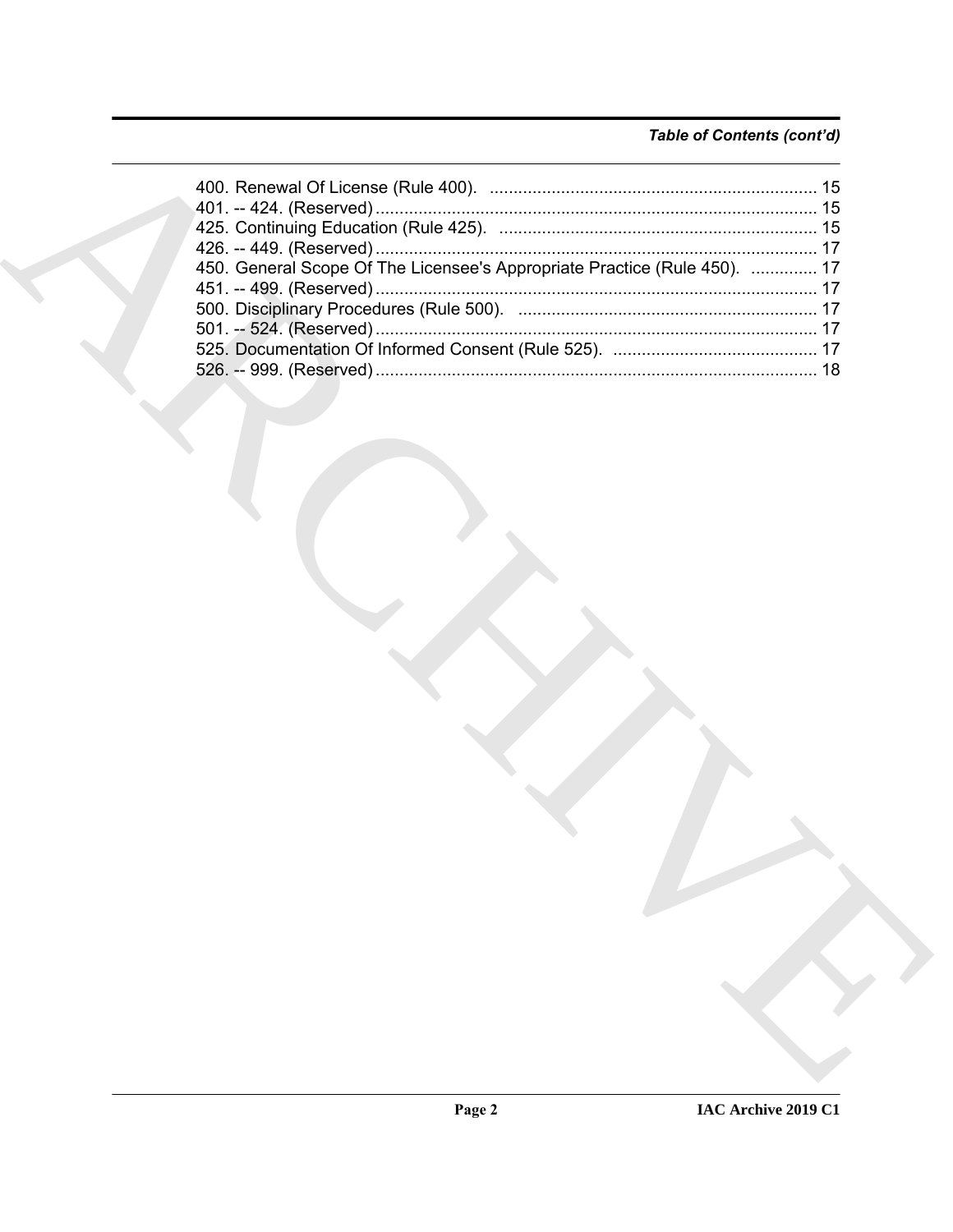#### **IDAPA 24 TITLE 15 CHAPTER 01**

#### <span id="page-2-0"></span>**24.15.01 – RULES OF THE IDAHO LICENSING BOARD OF PROFESSIONAL COUNSELORS AND MARRIAGE AND FAMILY THERAPISTS**

#### <span id="page-2-15"></span><span id="page-2-1"></span>**000. LEGAL AUTHORITY (RULE 0).**

These rules are hereby prescribed and established pursuant to the authority vested in the Idaho Licensing Board of Professional Counselors and Marriage and Family Therapists by the provisions of Section 54-3404, Idaho Code. (3-13-02)

#### <span id="page-2-17"></span><span id="page-2-2"></span>**001. TITLE AND SCOPE (RULE 1).**

These rules shall be cited as IDAPA 24.15.01, "Rules of the Idaho Licensing Board of Professional Counselors and Marriage and Family Therapists." (3-13-02) Marriage and Family Therapists."

#### <span id="page-2-18"></span><span id="page-2-3"></span>**002. WRITTEN INTERPRETATIONS (RULE 2).**

The board may have written statements that pertain to the interpretation of the rules of this chapter. Such interpretations, if any, are available for public inspection and copying at cost in the main office of the Bureau of Occupational Licenses. (3-13-02)

#### <span id="page-2-11"></span><span id="page-2-4"></span>**003. ADMINISTRATIVE APPEALS (RULE 3).**

Administrative Appeals shall be governed by the Administrative Procedure Act, Title 67, Chapter 52, Idaho Code.

(3-13-02)

### <span id="page-2-14"></span><span id="page-2-5"></span>**004. INCORPORATION BY REFERENCE (RULE 4).**

**01. ACA Code of Ethics**. "ACA Code of Ethics," as published by the American Counseling Association (ACA), effective 2014, is herein incorporated by reference and is available from the Board's office and on the Board web site. (4-11-15)

**02. AAMFT Code of Ethics**. The document titled "AAMFT Code of Ethics," as published by the American Association for Marriage and Family Therapy (AAMFT), effective January 1, 2015 and referenced in Subsections 239, 350, 450, and 525 is herein incorporated by reference and is available from the Board's office and on the Board web site. (3-25-16)

**03. Guidelines**. The document titled "Approved Supervision Designation Handbook" that provides supervision guidelines for supervisors, as published by the American Association for Marriage and Family Therapy (AAMFT), dated October 2007 referenced in Subsection 239.03.a. of these rules, is herein incorporated by reference and is available from the Board's office and on the Board web site at http://www.ibol.idaho.gov. (4-4-13)

#### <span id="page-2-10"></span><span id="page-2-6"></span>**005. ADDRESS OF IDAHO LICENSING BOARD OF PROFESSIONAL COUNSELORS AND MARRIAGE AND FAMILY THERAPISTS (RULE 5).**

**CHAPT[E](mailto:cou@ibol.idaho.gov)R OF**<br>
24.15.01 – RULES OF THE DAHO MARRIAGE AND FAMILY DIRECTION OF PROFESSIONAL COUNSELORS<br>
100. LECAL AITHORITY (RULES 0).<br>
100. LECAL AITHORITY (RULES 0).<br>
100. LECAL AITHORITY (RULES 0).<br>
100. LECAL AITHORITY The office of the Board of Professional Counselors and Marriage and Family Therapists is located within the Bureau of Occupational Licenses, 700 W. State Street, Boise, Idaho 83702. The Bureau is open between the hours of 8:00 a.m. and 5:00 p.m. each day except Saturdays, Sundays and holidays. The telephone number of the Board is (208) 334-3233. The Board's FAX number is  $(208)$  334-3945. The Board's e-mail address is cou $\omega$ ibol.idaho.gov. The Board's official website is http://www.ibol.idaho.gov. (3-29-10) Board's official website is http://www.ibol.idaho.gov.

#### <span id="page-2-16"></span><span id="page-2-7"></span>**006. PUBLIC RECORDS (RULE 6).**

The records associated with the Idaho Licensing Board of Professional Counselors and Marriage and Family Therapists are subject to the provisions of the Idaho Public Records Act, Title 74, Chapter 1, Idaho Code. (3-13-02)

### <span id="page-2-8"></span>**007. -- 009. (RESERVED)**

#### <span id="page-2-9"></span>**010. DEFINITIONS (RULE 10).**

<span id="page-2-13"></span><span id="page-2-12"></span>**01. Board**. The Idaho Licensing Board of Professional Counselors and Marriage and Family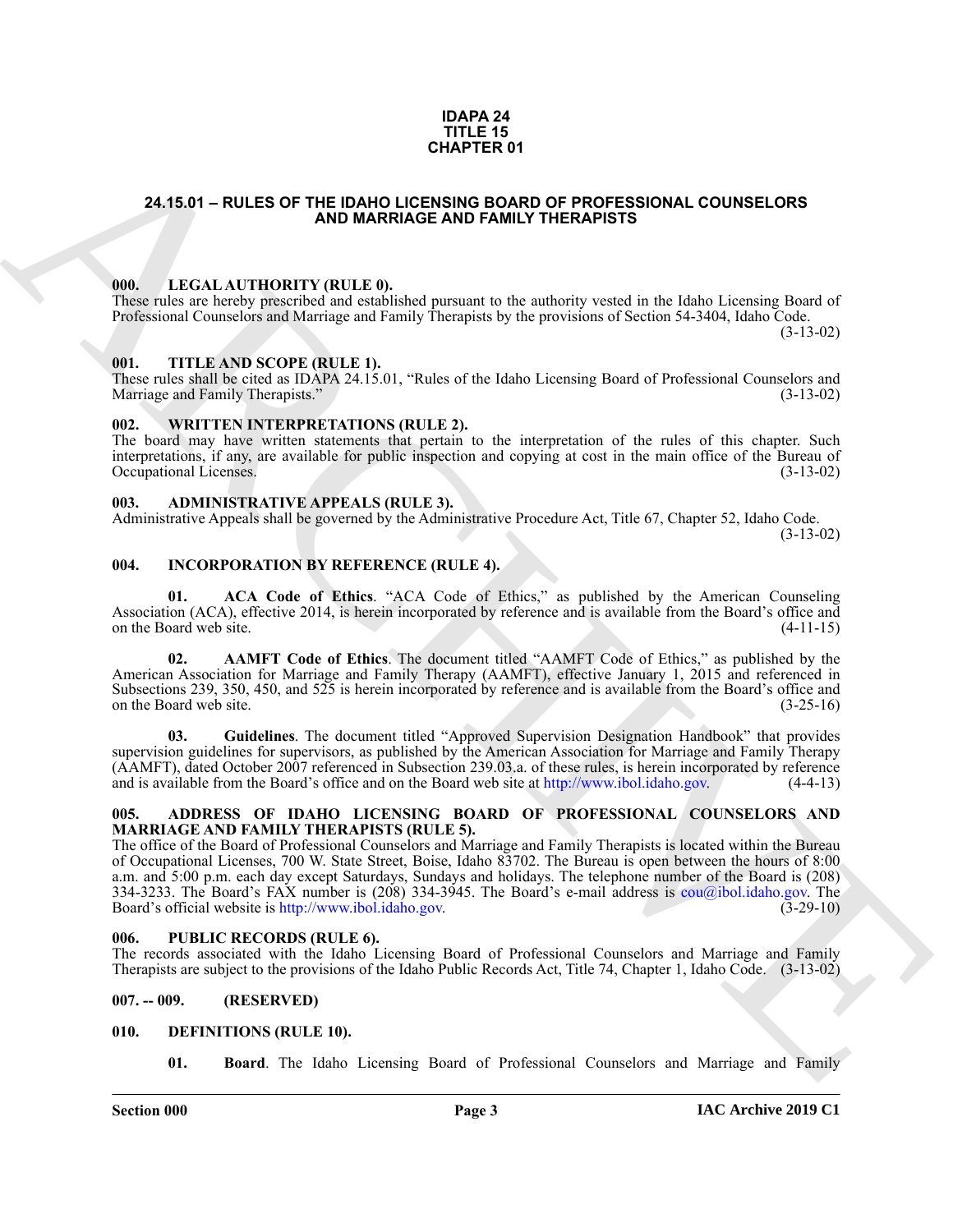Therapists as prescribed in Section 54-3401, Idaho Code. (3-13-02)

<span id="page-3-6"></span>**02. Bureau**. The Bureau of Occupational Licenses as prescribed in Sections 54-3404 and 67-2602, Idaho Code. (3-13-02)

<span id="page-3-5"></span>**03. Accredited University or College**. An accredited university or college shall be a college or university accredited by a regional accrediting agency as identified by the U.S. Department of Education. (4-11-19)

<span id="page-3-7"></span>**04. Practicum**. The term practicum includes a practicum, internship, or a combination, taken as part of the graduate level program. (4-11-19)

<span id="page-3-8"></span>**05. Supplemental Practicum Hours**. Supplemental practicum hours are hours of direct client contact that are supervised by a registered marriage and family therapist supervisor at a ratio of one (1) hour of supervision for every ten (10) hours of direct client contact. (4-11-19)

#### <span id="page-3-0"></span>**011. -- 099. (RESERVED)**

### <span id="page-3-16"></span><span id="page-3-1"></span>**100. ORGANIZATION AND MEETINGS (RULE 100).**

Board meetings will be held not less than four (4) times each year and at such other times as the Board deems necessary. (3-29-12)

<span id="page-3-9"></span><span id="page-3-2"></span>**101. -- 148. (RESERVED)**

<span id="page-3-3"></span>**149. MATERIALS TO BE FILED BY ALL LICENSURE APPLICANTS (RULE 149).** Each applicant for licensure shall: (3-13-02) (3-13-02)

<span id="page-3-15"></span><span id="page-3-13"></span><span id="page-3-10"></span>**01. Complete an Application**. Complete an application upon a form prescribed by the Board. (3-13-02)

**02. Provide Verification of Educational Program**. Verify completion of the approved educational program identified on the application with official graduate transcripts. Official transcripts must be received by the Board directly from the registrar of the appropriate college or university. (3-13-02) Board directly from the registrar of the appropriate college or university.

**03.** Submit Verification of Supervised Experience. The verification of supervised experience shall led directly to the Board by those supervisors listed on the application. (3-13-02) be provided directly to the Board by those supervisors listed on the application.

<span id="page-3-14"></span>**04. Submit Application Fee**. Submit a non-refundable application fee as determined by Subsection 250.01. (3-13-02)

<span id="page-3-11"></span>**05. Deadline**. To be considered by the Board, a properly completed application together with all supporting documentation and required fees must be received by the Bureau at least seven (7) calendar days prior to the next scheduled meeting of the Board. (3-30-06)

<span id="page-3-12"></span>**06. Lack of Activity**. Applications on file with the Board from an applicant who has not provided any written contact with the Board during the previous twelve (12) consecutive months shall be deemed denied and shall<br>be terminated upon a thirty (30) day written notice, unless good cause is demonstrated to the Board. (4-11be terminated upon a thirty (30) day written notice, unless good cause is demonstrated to the Board.

# <span id="page-3-17"></span><span id="page-3-4"></span>**150. QUALIFICATIONS FOR PROFESSIONAL COUNSELOR LICENSURE (RULE 150).**

Licensure as a "professional counselor" shall be restricted to persons who have successfully completed the required examination and each of the following requirements: examination and each of the following requirements:

**Example 5 and 2** consistened **Example 10** consistent with Marchiga field Family Theoretical<br>
Lineary and South 1980 and 1980 and 2 consistent in the state of the state of the state of the state of the state of the state **Graduate Program Requirement**. A planned graduate program of sixty (60) semester hours which is primarily counseling in nature, six (6) semester hours of which are earned in an advanced counseling practicum, and including a graduate degree in a counseling field from an accredited university or college offering a graduate program in counseling.

<span id="page-3-18"></span>**a.** A planned graduate program in a counseling field shall be defined as completion of one (1) of the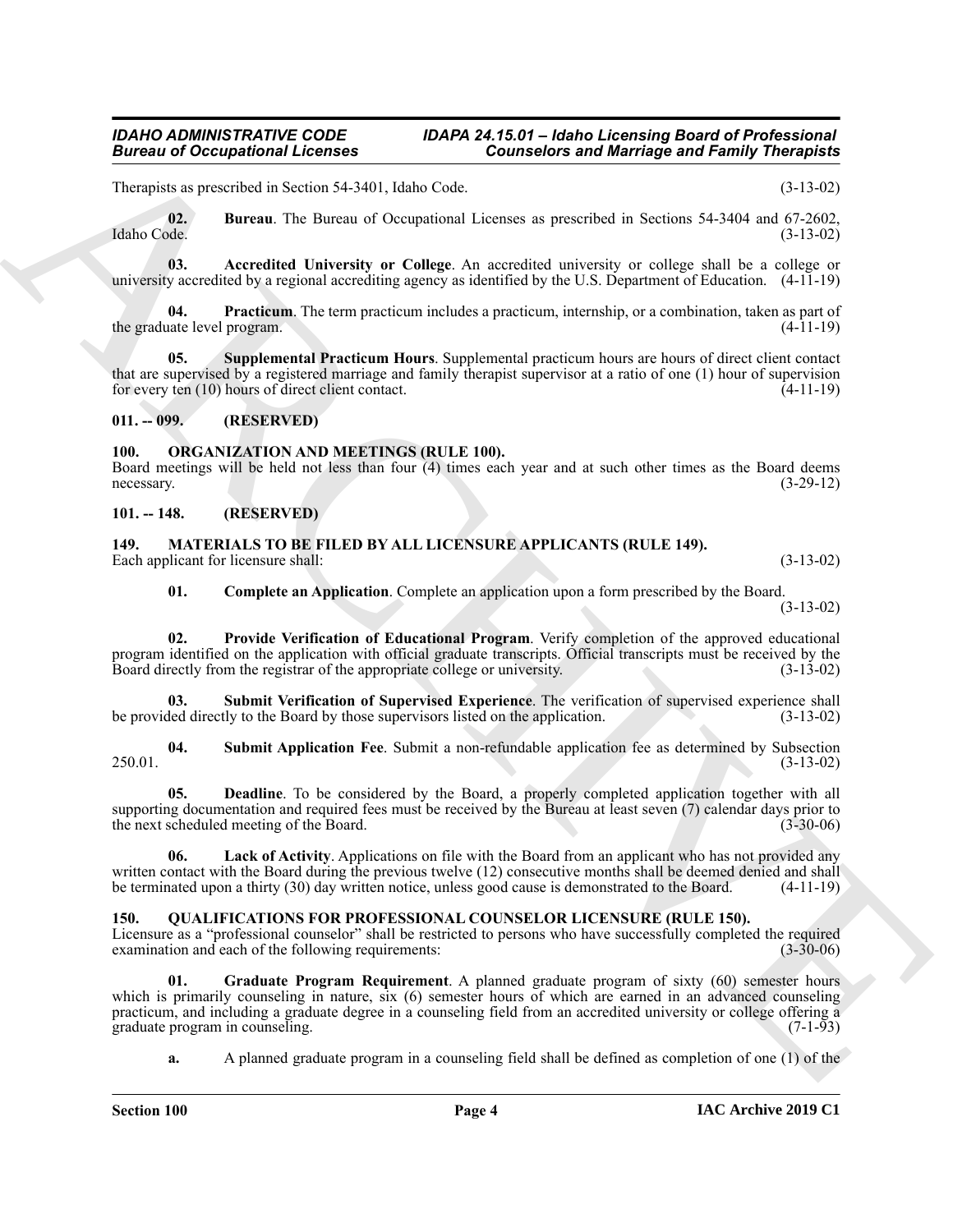#### *IDAHO ADMINISTRATIVE CODE IDAPA 24.15.01 – Idaho Licensing Board of Professional*  **Counselors and Marriage and Family Therapists**

following: (7-1-93)

i. A counseling program approved by the Council for Accreditation of Counseling and Related Educational Programs; or

ii. A counseling program approved by the Council on Rehabilitation Education; or (7-1-93)

**Extreme to Conceptional Licenses**<br>
License in Conceptional Licenses<br>
License in According progress approved by the Conception According of Resulting and Resulting and Resulting (1-1-3)<br>
License in According progress appr iii. A counseling program approved by the Board which shows evidence of education in the following areas: Counseling Theory, Counseling Techniques and Supervised Counseling Experience (this practicum must be supervised at the ratio of at least one  $(1)$  hour of one-to-one supervision for every ten  $(10)$  hours of experience in the setting). Applicant must show completion of one (1) graduate level course unique to each of the following eight (8) areas: (3-29-10)  $\frac{1}{3-29-10}$ 

(1) Human growth and development: Includes studies that provide a broad understanding of the nature and needs of individuals at all developmental levels. Emphasis is placed on psychological, sociological, and physiological approaches. Also included are areas such as human behavior (normal and abnormal), personality theory, and learning theory. (7-1-93) theory, and learning theory.

(2) Social and cultural foundations: Includes studies of change, ethnic groups, subcultures, changing roles of women, sexism, urban and rural societies, population patterns, cultural mores, use of leisure time, and differing life patterns. (7-1-93)

(3) The helping relationship: Includes philosophic bases of the helping relationship: Consultation theory and/or an emphasis on the development of counselor and client (or consultee) self-awareness and selfunderstanding. (7-1-93)

(4) Groups: Includes theory and types of groups, as well as descriptions of group practices, methods dynamics, and facilitative skills. It includes either a supervised practice and/or a group experience. (7-1-93)

Life-style and career development: Includes areas such as vocational-choice theory, relationship between career choice and life-style, sources of occupational and educational information, approaches to career decision-making processes, and career-development exploration techniques. (7-1-93)

(6) Appraisal of the individual: Includes the development of a framework for understanding the individual, including methods of data gathering and interpretation, individual and group testing, case-study approaches and the study of individual differences. Ethnic, cultural, and sex factors are also considered. (7-1-93)

(7) Research and evaluation: Includes areas such as statistics, research design, and development of research and demonstration proposals. It also includes understanding legislation relating to the development of research, program development, and demonstration proposals, as well as the development and evaluation of program objectives. (7-1-93)

(8) Professional orientation: Includes goals and objectives of professional counseling organizations, codes of ethics, legal consideration, standards of preparation, certification, and licensing and role of identity of counselors. (7-1-93)

**b.** A total of at least sixty (60) graduate semester hours or ninety (90) graduate quarter hours shall be required. (7-1-93)

<span id="page-4-0"></span>**c.** Advanced counseling practicum shall be practica taken at the graduate school level. (7-1-93)

**d.** A graduate degree shall be one of the following beyond the baccalaureate level: The master's degree, the educational specialist certificate or degree, or the doctor's degree. (7-1-93)

**02.** Supervised Experience Requirement. One thousand (1,000) hours of supervised experience in the Board. (7-1-93) counseling acceptable to the Board.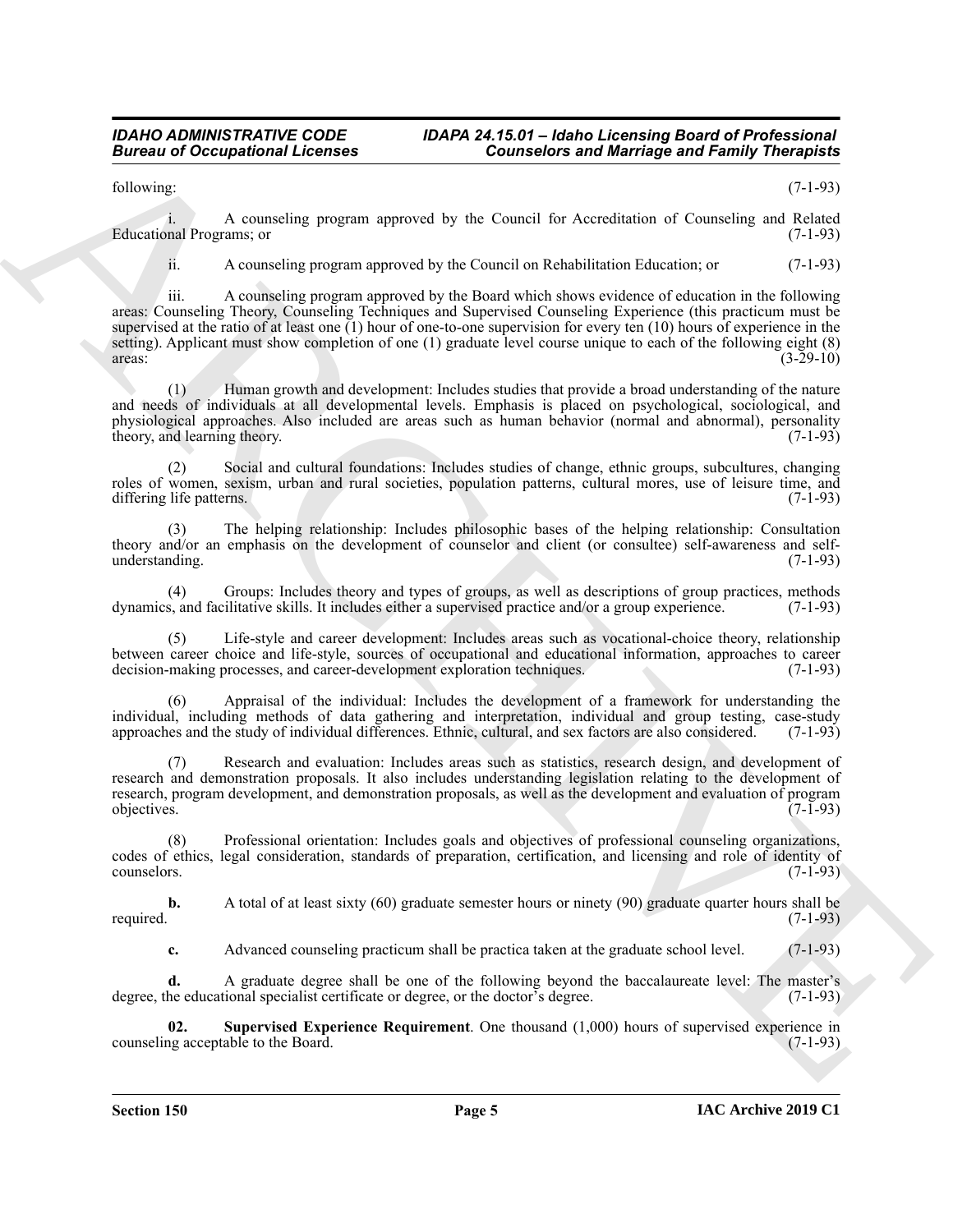**a.** One thousand (1,000) hours is defined as one thousand (1,000) clock hours of experience working in a counseling setting, four hundred (400) hours of which shall be direct client contact. Supervised experience in practica and/or internships taken at the graduate level may be utilized. The supervised experience shall include a minimum of one (1) hour of face-to-face or one-to-one  $(1/1)$  or one-to-two  $(1/2)$  supervision with the supervisor for every twenty (20) hours of job/internship experience. Face-to-face may include a face-to-face setting provided by a secure live electronic connection between the supervisor and supervisee. As stated under Subsection 150.01.a.iii. counseling practicum experience as opposed to job or internship experience shall be supervised at a ratio of one (1) hour of supervision for every ten (10) hours in the settings. For example: (3-29-12)

A person in a twenty (20) hour per week job/internship who is receiving one (1) hour of individual supervision each week would accumulate one thousand (1,000) supervised hours in fifty (50) weeks to equal the twenty to one  $(20/1)$  ratio.  $(7-1-93)$ 

A person in a forty (40) hour per week setting with one (1) hour of supervision per week would still require fifty  $(50)$  weeks to equal the twenty to one  $(20/1)$  ratio.  $(7-1-93)$ 

iii. A person in a forty (40) hour per week setting with two (2) hours of supervision per week would accumulate the one thousand  $(1,000)$  hours at the twenty to one  $(20/1)$  supervision ratio in twenty-five  $(25)$  weeks. (7-1-93)

Bureau of Occupation 12. Consider the state of the state of Marchives and the state of the state of the state of the state of the state of the state of the state of the state of the state of the state of the state of the **b.** Until July 1, 2004, the supervision must be provided by a Professional Counselor or a Clinical Professional Counselor licensed by the state of Idaho. Effective July 1, 2010, supervision must be provided by a counselor education faculty member at an accredited college or university, Professional Counselor, registered with the Board as a supervisor, a Clinical Professional Counselor, registered with the Board as a supervisor, a Marriage and Family Therapist, registered with the Board as a supervisor, a Clinical Social Worker registered as a supervisor with the Board of Social Work, a licensed Psychologist, or a licensed Psychiatrist, licensed by the state of Idaho. If the applicant's supervision was provided in another state, it must have been provided by a counseling professional licensed by that state, provided the requirements for licensure in that state are substantially equivalent to the requirements of Title 54, Chapter 34, Idaho Code. If supervision was obtained prior to July 1, 1988, or in a state that does not regulate counseling, that supervision must have been provided by a qualified counselor educator as a part of a planned graduate program or by a person who holds a graduate degree beyond the baccalaureate level who is certified and/or licensed as a counselor, social worker, psychologist, or psychiatrist. Supervision by an administrative superior who is not in a counseling related profession is not acceptable to the Board. Supervision by a professional counseling peer, however, may be acceptable to the Board if the peer/supervisory relationship includes the same controls and procedures expected in an internship setting. (See Subsection 150.02.a.) For example, the relationship should include the staffing of cases, the critiquing of counseling tapes and this supervision must be conducted in a formal, professional, consistent manner on a regularly scheduled basis. (3-29-12)

**c.** Experience in counseling is defined as assisting individuals or groups, through the counseling relationship, to develop an understanding of personal problems, to define goals, and to plan action reflecting interests, abilities, aptitudes, and needs as related to persona-social concerns, educational progress, and occupations and careers. Counseling experience may include the use of appraisal instruments, referral activities, and research findings. (7-1-93)

**d.** The Board shall consider the recommendation of the supervisor(s) when determining the ility of the applicant's supervised experience. (4-2-03) acceptability of the applicant's supervised experience.

**e.** Supervision must be provided in compliance with the ACA code of ethics for counseling supervision, evaluation, remediation, and endorsement. (3-29-12)

# <span id="page-5-0"></span>**151. -- 199. (RESERVED)**

#### <span id="page-5-2"></span><span id="page-5-1"></span>**200. COUNSELOR SUPERVISOR REQUIREMENTS (RULE 200).**

Effective July 1, 2004, Idaho licensed counselors shall be registered with the Board in order to provide supervision for those individuals pursuing licensure in Idaho as a counselor. (3-29-12) for those individuals pursuing licensure in Idaho as a counselor.

### <span id="page-5-3"></span>**01. Requirements for Registration**. (4-2-03)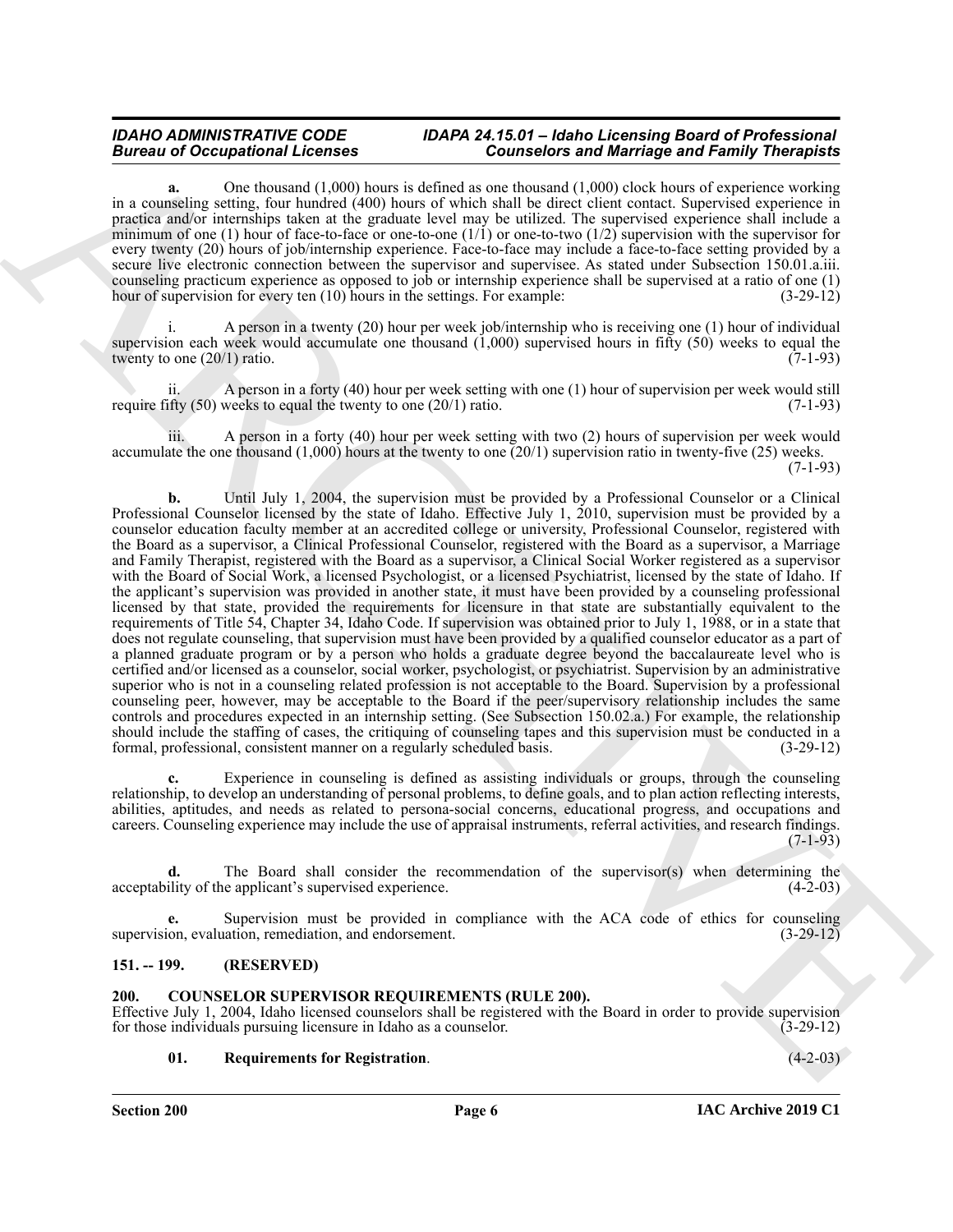**a.** Document at least two (2) years experience as a licensed counselor. (3-30-07)

**b.** Document at least one thousand five hundred (1,500) hours of direct client contact as a counselor.  $(4-2-03)$ 

<span id="page-6-3"></span>**c.** Document fifteen (15) contact hours of education in supervisor training as approved by the Board.  $(4-2-03)$ 

**d.** Have not been the subject of any disciplinary action for five (5) years prior to application for registration, provided that the Board may in its discretion approve a supervisor with disciplinary action for failing to complete continuing education requirements. (4-11-19)

**02. Registration**. A supervisor applicant shall submit to the Bureau a completed application form as approved by the Board. (4-2-03)

**a.** Upon receipt of a completed application verifying compliance with the requirements for registration as a supervisor, the applicant shall be registered as a supervisor. (4-11-19)

**b.** A supervisor's registration shall be valid only so long as the supervisor's counselor license remains current and in good standing, is not disciplined, and is renewed as provided in these rules. (3-25-16)

<span id="page-6-5"></span>**03. Supervision**. (4-2-03)

**a.** A Registered Counselor Supervisor shall provide supervision in conformance with the guidelines visors set forth in the ACA Code of Ethics. (3-29-12) for supervisors set forth in the ACA Code of Ethics.

**b.** A Registered Counselor Supervisor must ensure that informed consent containing information about the roles of the supervisor and supervisee is obtained from clients of the supervisee. (4-11-19)

**c.** Unless the primary work role of an individual is as a clinical supervisor a Registered Counselor Supervisor shall not provide supervision to more than six (6) supervisees concurrently. (3-29-12)

<span id="page-6-4"></span>**d.** Supervision shall be provided in a face-to-face setting. Face-to-face setting may include a secure tronic face-to-face connection between the supervisor and supervisee. (3-25-16) live electronic face-to-face connection between the supervisor and supervisee.

**Bureau of Occupations I. Februaries Consistences and Marriage and Family Theoretical<br>
A December and outline and the space of a state of the space of the space of the space of the space of the space of the space of the s 04. Renewal**. Subject to the conditions in Paragraph 200.04.c. of this rule, a supervisor's registration is valid for a term of five (5) years. To renew a supervisor registration, the registered supervisor must submit to the Board a complete application for registration renewal prior to the expiration of the current registration on forms approved by the Board and meet the following requirements: (3-25-16) approved by the Board and meet the following requirements:

**a.** Hold an active Idaho counselor license which has not been subject to discipline and is current and in good standing; and (3-25-16)

**b.** Document six (6) hours of continuing education in advanced supervisor training as approved by the d completed within the previous five (5) years.  $(3-25-16)$ Board and completed within the previous five  $(5)$  years.

**c.** A registered supervisor who has been registered for less than five (5) years prior to July 1, 2016 must submit a complete application for registration renewal and meet the renewal requirements by July 1, 2020.

 $(3-25-16)$ 

# <span id="page-6-0"></span>**201. -- 224. (RESERVED)**

#### <span id="page-6-2"></span><span id="page-6-1"></span>**225. CLINICAL PROFESSIONAL COUNSELOR LICENSURE (RULE 225).**

Licensure as a "clinical professional counselor" shall be restricted to persons who have successfully passed the required examination and have met the following requirements: (3-29-12) required examination and have met the following requirements: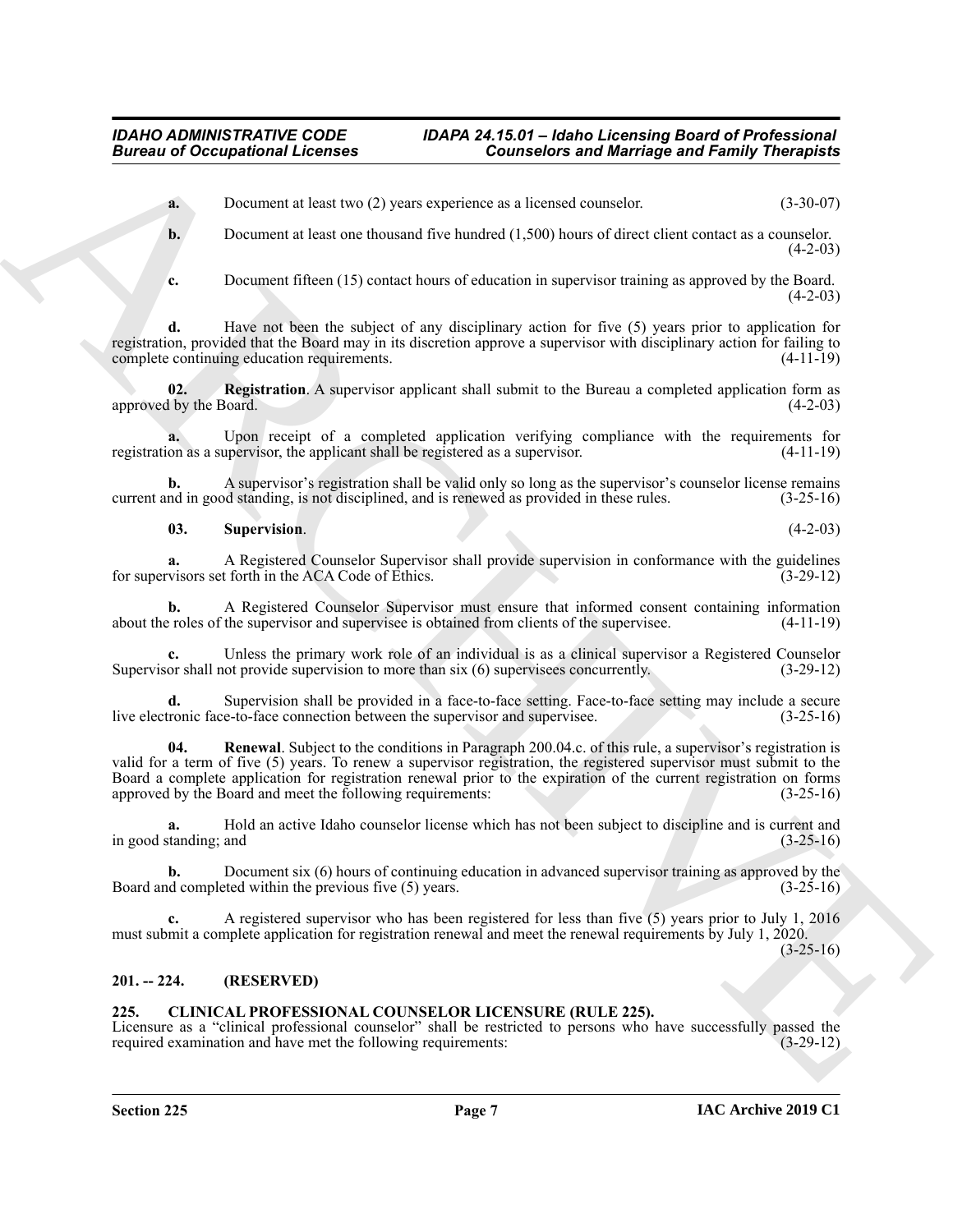<span id="page-7-4"></span>**01. License**. Hold a licensed professional counselor license that is current and in good standing in this state or in another state that has substantially similar requirements to a licensed professional counselor in this state; and  $(4-11-19)$ 

<span id="page-7-3"></span>**02. Experience**. Document two thousand (2,000) hours of direct client contact experience under supervision accumulated in no less than a two  $(2)$  year period after licensure or other authorization to practice in any state.  $s$  state.  $(4-11-19)$ 

Bureau al Coccapabilitation services of Minkey Counterbane and Minkey Fortune and Earlier and School and School and School and School and School and School and School and School and School and School and School and School **a.** All applicants for Clinical Professional Counselor license must provide verification of meeting at least one thousand (1,000) hours of supervised experience under the supervision of a licensed Clinical Professional Counselor registered as a supervisor with the Board. The remainder of the supervision may be provided by licensed Psychiatrists, Licensed Psychologists, Licensed Clinical Social Workers registered as supervisors with the Board of Social Work Examiners, or Marriage and Family Therapists registered as supervisors with the Board. If the applicant's supervision was provided in another state, it must have been provided by a counseling professional licensed by that state, provided the requirements for license and supervision are substantially equivalent to the requirements of Title 54, Chapter 34, Idaho Code. (3-25-16)

**b.** One (1) hour of clinical supervision for every thirty (30) hours of direct client contact is required. Individual supervision is defined as one (1) hour of face-to-face, one-on-one (1:1) or one-to-two (1:2) supervision to every thirty (30) hours of direct client contact. Supervision shall be provided in a face-to-face setting. Face-to-face setting may include a secure live electronic face-to-face connection between the supervisor and supervisee. (3-25-16)

**c.** No more than one-half (1/2) of the required supervision hours may be group supervision. (4-11-19)

<span id="page-7-5"></span><span id="page-7-2"></span>**03. Examination**. Successful passage of the required written examination. (3-29-12)

**04. Recommendation of the Supervisor(s)**. The Board shall consider the recommendation of the or(s) when determining the acceptability of the applicant's supervised experience. (3-29-12) supervisor(s) when determining the acceptability of the applicant's supervised experience.

# <span id="page-7-0"></span>**226. -- 229. (RESERVED)**

<span id="page-7-6"></span><span id="page-7-1"></span>**230.** QUALIFICATIONS FOR ASSOCIATE MARRIAGE AND FAMILY THERAPIST (RULE 230).<br>The following requirements must be met for associate marriage and family therapist licensure: (4-9-09) The following requirements must be met for associate marriage and family therapist licensure:

<span id="page-7-7"></span>**01. Graduate Degree**. Possess a graduate degree as outlined in Subsection 238.01 of these rules or a master's degree or higher in marriage and family therapy or a related field from an accredited university or college, provided that the graduate program meets one of the following: (4-11-19)

**a.** Accredited by the Commission on Accreditation for Marriage and Family Therapy Education (COAMFTE); or

**b.** Accredited by the Council for Accreditation of Counseling and Related Educational Programs-Marriage, Couple, and Family Counseling (CACREP-MCFC); or (4-11-19)

The program includes, at a minimum, twenty-seven (27) semester credits or thirty-six (36) quarter<br>uate level coursework set forth in Subsection 238.01.b of these rules. (4-11-19) credits of the graduate level coursework set forth in Subsection 238.01.b of these rules.

<span id="page-7-8"></span>**Practicum**. Completion of a supervised practicum in no less than a twelve (12) month period as part of the graduate program. The practicum must consist of at least three hundred (300) hours of direct client contact, of which at least one hundred fifty (150) hours must be with couples, families and other systems, provided that the Board may grant a license to an applicant who completed a practicum with fewer than the required hours and completed one (1) supplemental practicum hour for every hour in which the practicum was deficient. Supplemental practicum hours must be completed as: (4-11-19)

- **a.** A Registered Intern under Section 245 of these rules; or (4-11-19)
- **b.** Supervised practice in another jurisdiction that is sufficient to be considered substantially similar to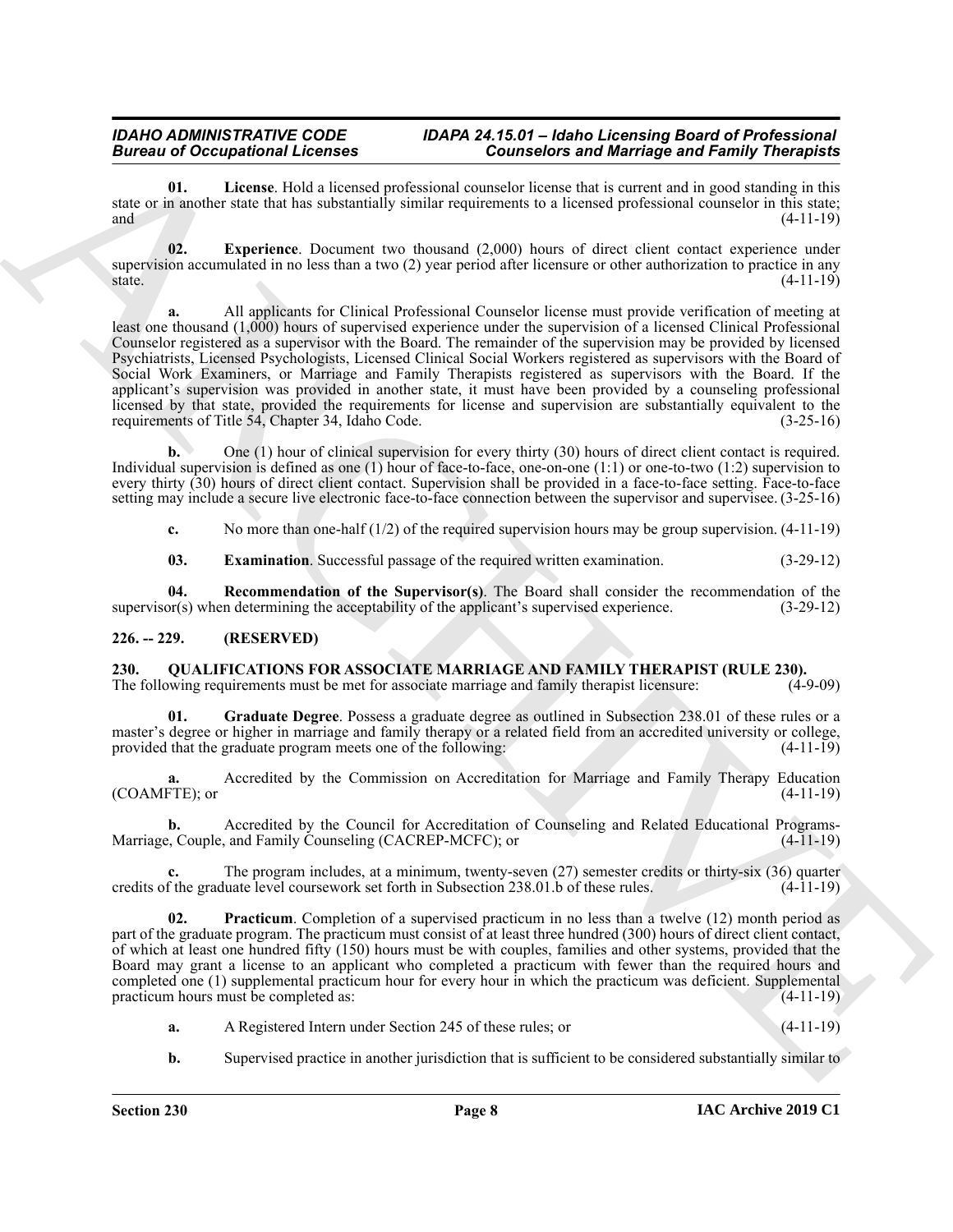the supplemental practicum hour requirements of these rules; or (4-11-19)

<span id="page-8-7"></span>**c.** A combination of Paragraph 02.a and 02.b of this subsection. (4-11-19)

**03. Examination**. Successful passage of the National Marital and Family Therapy Examination as approved by the Association of Marital and Family Therapy Regulatory Boards (AMFTRB) or another recognized competency examination in marriage and family therapy that is approved by the Board. (4-11-19) competency examination in marriage and family therapy that is approved by the Board.

# <span id="page-8-0"></span>**231. (RESERVED)**

# <span id="page-8-4"></span><span id="page-8-1"></span>**232. ASSOCIATE MARRIAGE AND FAMILY THERAPIST PRACTICE (RULE 232).**

A licensed associate marriage and family therapist shall only practice under supervision in compliance with the requirements and limitation of Subsection 238.04 of these rules. (4-11-19) requirements and limitation of Subsection 238.04 of these rules.

# <span id="page-8-2"></span>**233. -- 237. (RESERVED)**

# <span id="page-8-5"></span><span id="page-8-3"></span>**238. MARRIAGE AND FAMILY THERAPISTS (RULE 238).**

The following requirements must be met for marriage and family therapist licensure: (3-13-02)

<span id="page-8-6"></span>**01. Graduate Degree**. Possess a master's degree or higher in marriage and family therapy or a related field from an accredited university or college provided that the program is either: (4-11-19)

**a.** Accredited by the Commission on Accreditation for Marriage and Family Therapy Education  $(COAMFTE)$ ; or  $(4-11-19)$ 

**b.** A program of at least sixty (60) semester hours or ninety (90) quarter hours in length and that includes at a minimum: (4-11-19)

Bureau of Occupations I Licensins (Source-Les Courseless and Marriago and Family Theoretical<br>
According to the Archivest Coursel of the Coursel of the China (1988). And the China (1988) and the China (1988) and the China Marriage and family studies  $-$  Nine (9) semester credit hours or twelve (12) quarter credit hours: includes theoretical foundations, history, philosophy, etiology and contemporary conceptual directions of marriage and family therapy or marriage and family counseling; family systems theories and other relevant theories and their application in working with a wide variety of family structures, including families in transition, nontraditional families and blended families, and a diverse range of presenting issues; and preventive approaches, including premarital counseling, parent skill training and relationship enhancement, for working with couples, families, individuals, subsystems and other systems; individuals, subsystems and other systems;

ii. Marriage and family therapy – Nine  $(9)$  semester credit hours or twelve  $(12)$  quarter credit hours: includes the practice of marriage and family therapy related to theory, and a comprehensive survey and substantive understanding of the major models of marriage and family therapy or marriage and family counseling; and interviewing and assessment skills for working with couples, families, individuals, subsystems and other systems, and skills in the appropriate implementation of systematic interventions across a variety of presenting clinical issues including, but not limited to, socioeconomic disadvantage, abuse and addiction; (4-11-19)

iii. Biopsychosocial health and development across the lifespan – Nine (9) semester credit hours or twelve (12) quarter credit hours: includes individual development and transitions across the life span; family, marital and couple life cycle development and family relationships, family of origin and intergenerational influences, cultural influences, ethnicity, race, socioeconomic status, religious beliefs, gender, sexual orientation, social and equity issues and disability; human sexual development, function and dysfunction, impacts on individuals, couples and families, and strategies for intervention and resolution; and issues of violence, abuse and substance use in a relational context, and strategies for intervention and resolution; (4-11-19) and strategies for intervention and resolution;

Psychological and mental health competency – Six  $(6)$  semester credit hours or eight  $(8)$  quarter credit hours: includes psychopathology, including etiology, assessment, evaluation and treatment of mental disorders, use of the current diagnostic and statistical manual of mental disorders, differential diagnosis and multiaxial diagnosis; standard mental health diagnostic assessment methods and instruments, including standardized tests; and psychotropic medications and the role of referral to and cooperation with other mental health practitioners in treatment planning, and case management skills for working with individuals, couples, families, and other systems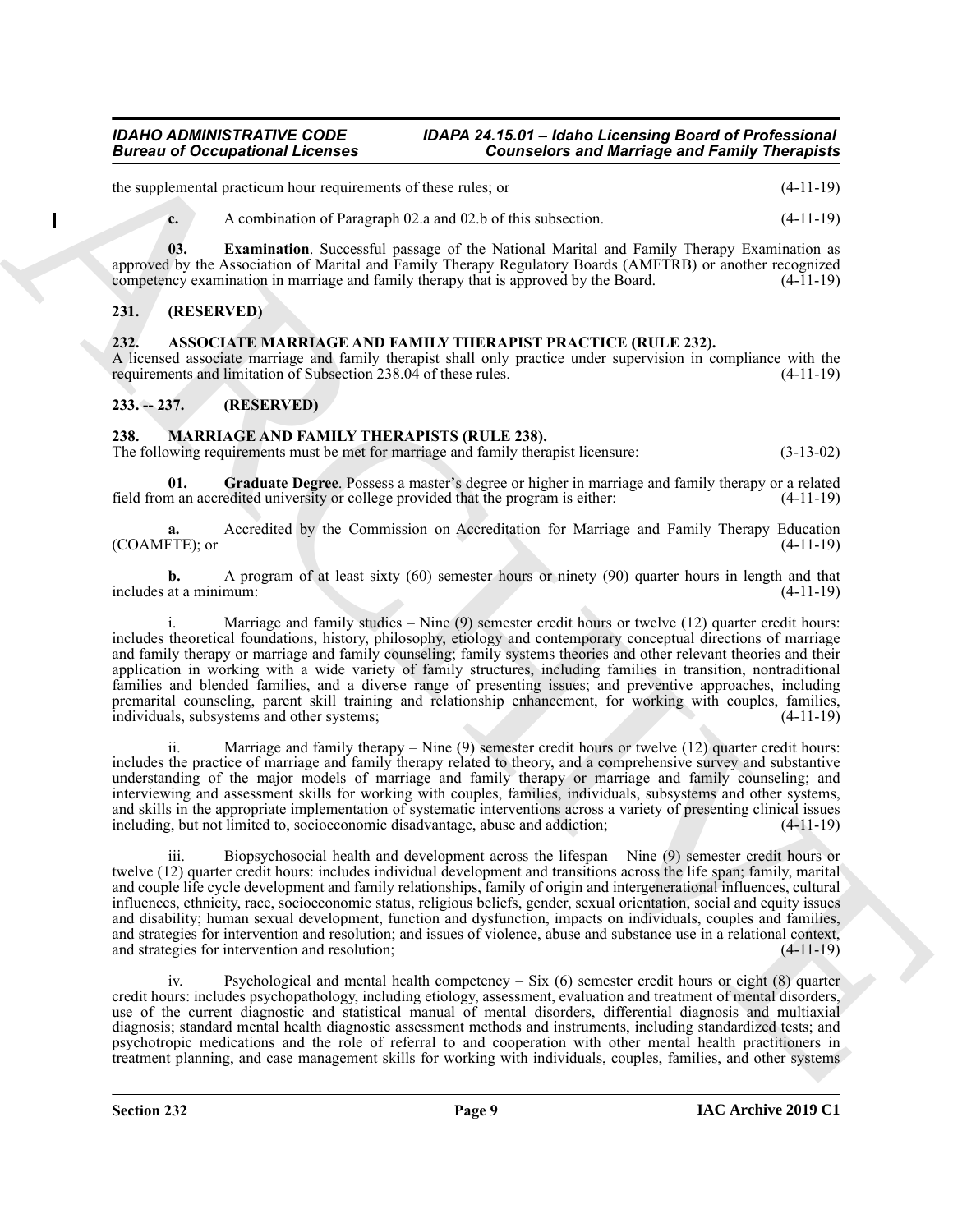and relational groups; (4-11-19)

**Extreme and Conceptions I. Forester Conception and Marriage and Family Theoretical<br>
and solvey the conception and the conception and the conception and the conception and the conception and the conception and the concept** v. Professional ethics and identity – Three  $(3)$  semester credit hours or four  $(4)$  quarter credit hours: includes professional identity, including professional socialization, professional organizations, training standards, credentialing bodies, licensure, certification, practice settings and collaboration with other disciplines; ethical and legal issues related to the practice of marriage and family therapy, legal responsibilities of marriage and family therapy and marriage and family counseling practice and research, business aspects, reimbursement, recordkeeping, family law, confidentiality issues and the relevant codes of ethics, including the code of ethics specified by the board; and the interface between therapist responsibility and the professional, social and political context of treatment;

(4-11-19)

vi. Research – Three (3) semester credit hours or four (4) quarter credit hours: includes research in marriage and family therapy or marriage and family counseling and its application to working with couples and families; and research methodology, quantitative and qualitative methods, statistics, data analysis, ethics and legal considerations of conducting research, and evaluation of research. (4-11-19)

<span id="page-9-0"></span>**02. Foreign Educated Applicants**. Applicants with a graduate degree from a foreign country may be required to submit a certification from a credential evaluation service that is a member of the National Association of Credential Evaluation Services (NACES) or approved by the Board. The service must certify that the graduate degree is equivalent to a graduate degree from the United States. All costs for the certification are the responsibility of the applicant. All information submitted to the Board must be submitted with an English translation. (4-11-19)

<span id="page-9-1"></span>**03. Practicum**. Completion of a supervised practicum, including any supplemental practicum hours, which meets the requirements of Subsection 230.02 of these rules. (4-11-19)

<span id="page-9-2"></span>**04. Supervised Marriage and Family Therapy Experience**. Completion of at least three thousand (3,000) hours of graduate or post-graduate supervised experience in marriage and family therapy that meets the following requirements: (4-11-19)

**a.** A minimum of two thousand (2,000) post-master's direct client contact hours, over a period of not less than two (2) years, which must include a minimum of one thousand (1,000) direct client contact hours with couples, families, and other systems; and (4-11-19)

# **b.** A minimum of two hundred (200) hours of post-master's supervision. (4-11-19)

**c.** Other hours must support development as a marriage and family therapist, and may include: additional hours of supervision, additional practicum hours above the three hundred (300) hours required in Subsection 230.02 of these rules, writing clinical reports, writing case notes, case consultation, coordination of care, administering tests, and attending workshops, training sessions, and conferences. (4-11-19)

**d.** A minimum of one hundred (100) hours post-master's supervision must be obtained from a registered marriage and family therapist supervisor. The remaining one hundred (100) hours of supervision may also be obtained from a licensed clinical professional counselor registered as a supervisor with the Board, licensed psychologist, licensed clinical social worker registered as a supervisor with the Board of Social Work Examiners, or licensed psychiatrist who documents: (4-11-19)

i. A minimum of five (5) years of experience providing marriage and family therapy; and (3-20-04)

ii. Fifteen (15) contact hours of education in supervisor training; and (3-20-04)

iii. Has not been the subject of any disciplinary action for five (5) years immediately prior to providing supervision. (3-20-04)

**e.** No more than one hundred (100) hours of group supervision shall be allowed. Group supervision defined as up to six (6) supervisees and one (1) supervisor; and (3-29-12) shall be defined as up to six  $(6)$  supervisees and one  $(1)$  supervisor; and

**f.** Individual supervision is defined as up to two (2) supervisees per supervisor; and (3-13-02)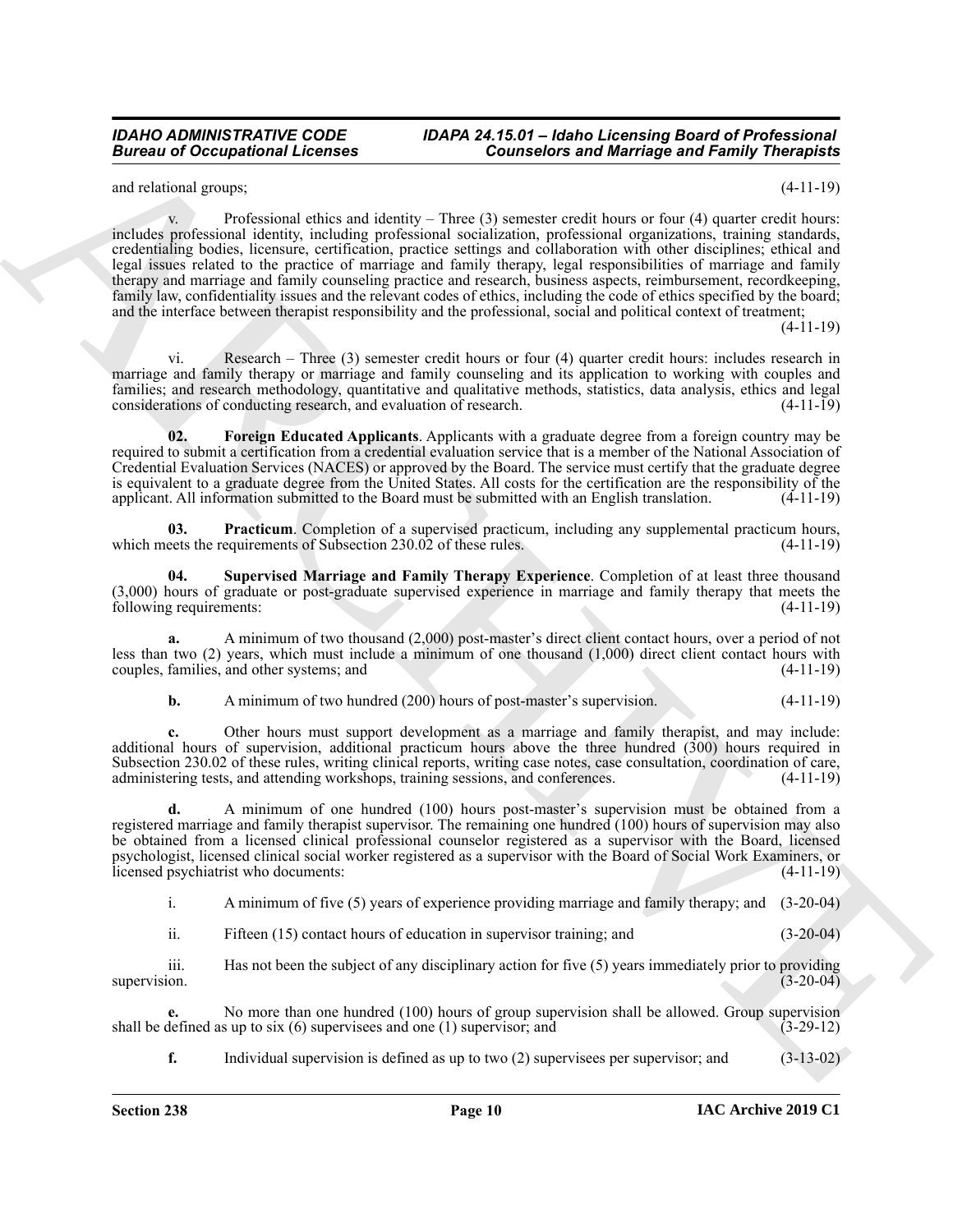**g.** Supervision must employ observation of client contact such as the use of audio technologies or video technologies or co-therapy, or live supervision; and (3-29-12)

**h.** In accordance with the adopted Codes of Ethics prohibiting dual relationships, a supervisor shall not act as an applicant's personal Professional Counselor/Therapist. (3-13-02)

**i.** The Board shall consider the recommendation of the supervisor(s) when determining the acceptability of the applicant's supervised experience. (4-2-03)

Supervision obtained in another jurisdiction or from a supervisor in another jurisdiction must conform with the jurisdiction's requirements provided they are substantially equivalent to Idaho's requirements.

(4-11-19)

# <span id="page-10-5"></span>**05. Examination**. (3-13-02)

**a.** The Board requires successful passage of the National Marital and Family Therapy Examination as approved by the Association of Marital and Family Therapy Regulatory Boards (AMFTRB) or another recognized competency examination in marriage and family therapy that is approved by the Board.  $(4-11-19)$ 

**b.** The examination will be conducted at a time and place specified by the Board. (3-13-02)

**Bureau of Occupations I. Februaries 2018**<br>
Signations and temperature of the intervention of the intervention of the state of the state of the state of the state of the state of the state of the state of the state of the **c.** Successful passage of the examination is defined by the Board as achievement of the passing score set by the AMFTRB or the examining entity for examination being administered. Reexamination shall consist of the entire examination. (4-11-19)

#### <span id="page-10-1"></span><span id="page-10-0"></span>**239. MARRIAGE AND FAMILY THERAPIST SUPERVISOR REQUIREMENTS (RULE 239).**

Licensed marriage and family therapists in Idaho shall be registered with the board to provide supervision for those individuals pursuing licensure in the state of Idaho as a marriage and family therapist. (4-11-19)

#### <span id="page-10-3"></span>**01. Requirements for Registration**. (3-20-04)

**a.** Possess two (2) years experience as a licensed marriage and family therapist and document at least two thousand (2,000) hours of direct client contact with couples, families, and other systems. (4-11-19)

**b.** Document fifteen (15) contact hours of education in supervisor training as approved by the Board.  $(3-20-04)$ 

<span id="page-10-2"></span>**c.** Have not been subject to discipline for five (5) years prior to registration. (3-20-04)

**02. Registration**. A marriage and family therapist shall fully complete the application form as established by the board and submit the designated fee as adopted by board rule. (3-20-04)

**a.** Upon receipt of a completed application verifying compliance with the requirements for registration as a supervisor, the applicant shall be registered as a supervisor. The applicant shall include a copy of the informed consent form used to ensure clients are aware of the roles of the supervisor and supervise informed consent form used to ensure clients are aware of the roles of the supervisor and supervisee.

**b.** A supervisor's registration shall be valid only so long as the supervisor's marriage and family therapist license remains current and in good standing, is not disciplined, and is renewed as provided in these rules.

 $(3-25-16)$ 

#### <span id="page-10-4"></span>**03. Supervision**. (3-20-04)

**a.** A registered marriage and family therapist supervisor shall provide supervision in conformance with the guidelines for supervisors adopted by the American Association for Marriage and Family Therapists and the guidelines set forth in the AAMFT Code of Ethics. (3-25-16) guidelines set forth in the AAMFT Code of Ethics.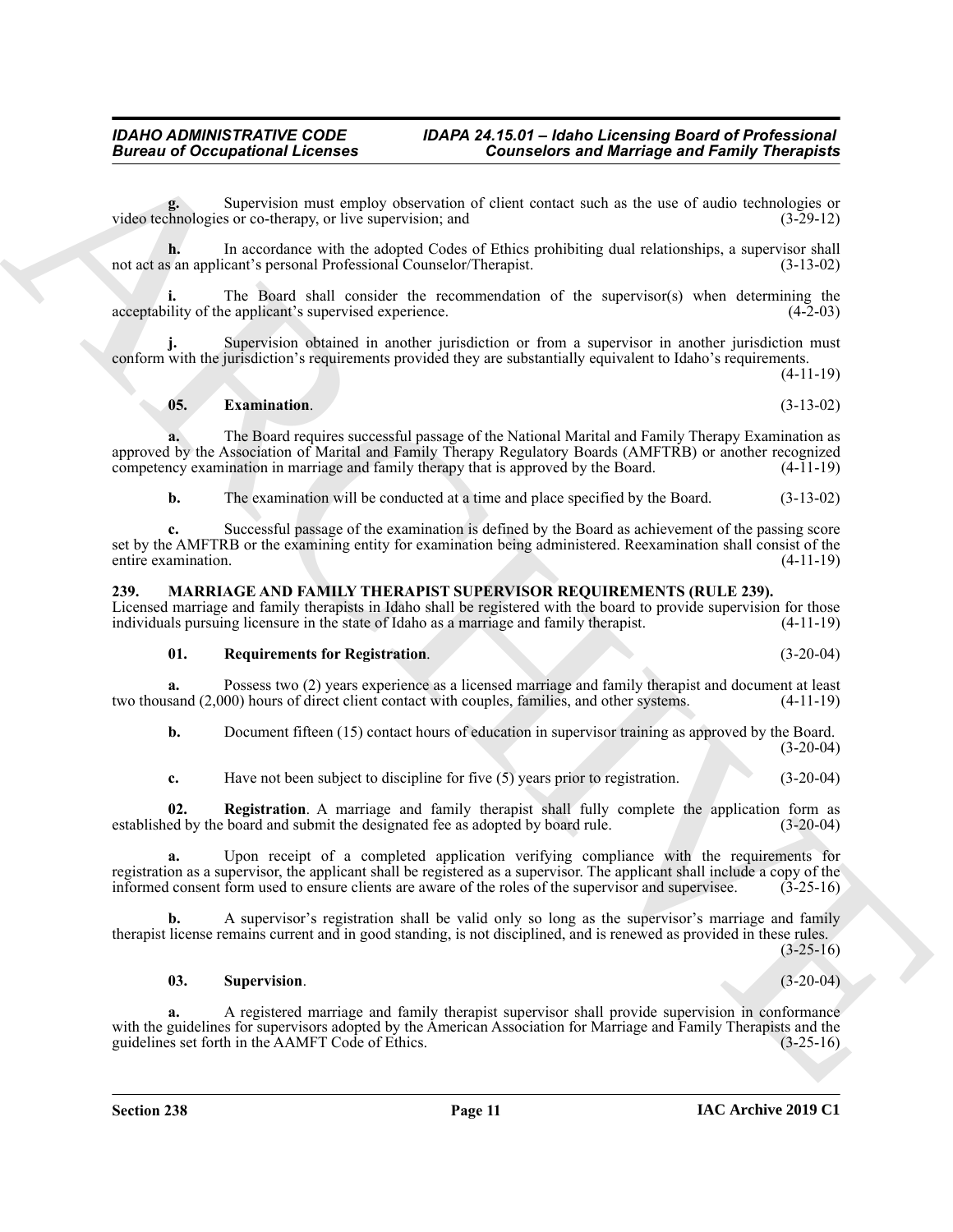**b.** Unless the primary work role of an individual is as a clinical supervisor a registered marriage and family therapist shall not supervise more than six (6) supervisees, either in one-to-one or group supervision, at any time regardless of the modality (individual, dyad, or group) of supervision. (3-29-12)

<span id="page-11-6"></span>**c.** Supervision shall be provided in a face-to-face setting. Face-to-face setting may include a secure live electronic connection between the supervisor and supervisee. (3-25-16)

Biometric Conception of the control of the control of the control of the control of the control of the control of the control of the control of the control of the control of the control of the control of the control of th **04. Renewal**. Subject to the conditions in Paragraph 239.04.c. of this rule, a supervisor's registration is valid for a term of five (5) years. To renew a supervisor registration, the registered supervisor must submit to the Board a complete application for registration renewal prior to the expiration of the current registration on forms approved by the Board and meet the following requirements: (3-25-16) approved by the Board and meet the following requirements:

**a.** Hold an active Idaho marriage and family therapist license which has not been subject to discipline and is current and in good standing; and  $(3-25-16)$ 

**b.** Document six (6) hours of continuing education in advanced supervisor training as approved by the d completed within the previous five (5) years. (3-25-16) Board and completed within the previous five  $(5)$  years.

**c.** For supervisors registered prior to the effective date of Subsection 239.04 of this rule, the following renewal requirements and conditions apply: (3-25-16)

i. A registered supervisor who has been registered for at least five (5) years prior to July 1, 2016 must submit a complete application for registration renewal and meet the renewal requirements by July 1, 2018. (3-25-16)

ii. A registered supervisor who has been registered for less than five (5) years prior to July 1, 2016 must submit a complete application for registration renewal and meet the renewal requirements by July 1, 2020.  $(3-25-16)$ 

#### <span id="page-11-2"></span><span id="page-11-0"></span>**240. EXAMINATION FOR LICENSURE (RULE 240).**

Licensure as a counselor, clinical counselor, associate marriage and family therapist, or marriage and family therapist shall be restricted to persons who have successfully completed the required written examination. (4-9shall be restricted to persons who have successfully completed the required written examination.

#### <span id="page-11-3"></span>**01. Examination**. (3-30-06)

**a.** All counselor applicants are required to successfully pass the National Counselor Examination prepared by the National Board of Certified Counselors (NBCC). (3-30-06)

**b.** All clinical counselor applicants are required to successfully pass the National Clinical Mental Health Counselor Examination (NCMHCE) prepared by the National Board of Certified Counselors (NBCC).  $(3-30-06)$ 

**c.** All associate marriage and family therapist applicants are required to successfully pass the National Marital and Family Therapy Examination as approved by the Association of Marital and Family Therapy Regulatory Boards (AMFTRB).

**d.** All marriage and family therapist applicants are required to successfully pass the National Marital and Family Therapy Examination as approved by the Association of Marital and Family Therapy Regulatory Boards (AMFTRB). (4-9-09)

<span id="page-11-5"></span>**02. Time and Place**. The examination will be conducted at a time and place specified by the Board or the examining entity. (3-30-06)

<span id="page-11-4"></span>**03. Successful Passage**. Successful passage of the examination is defined as achievement of the passing score set by the preparer of the examination. Reexamination shall consist of the entire examination.

 $(3-30-06)$ 

# <span id="page-11-1"></span>**241. -- 244. (RESERVED)**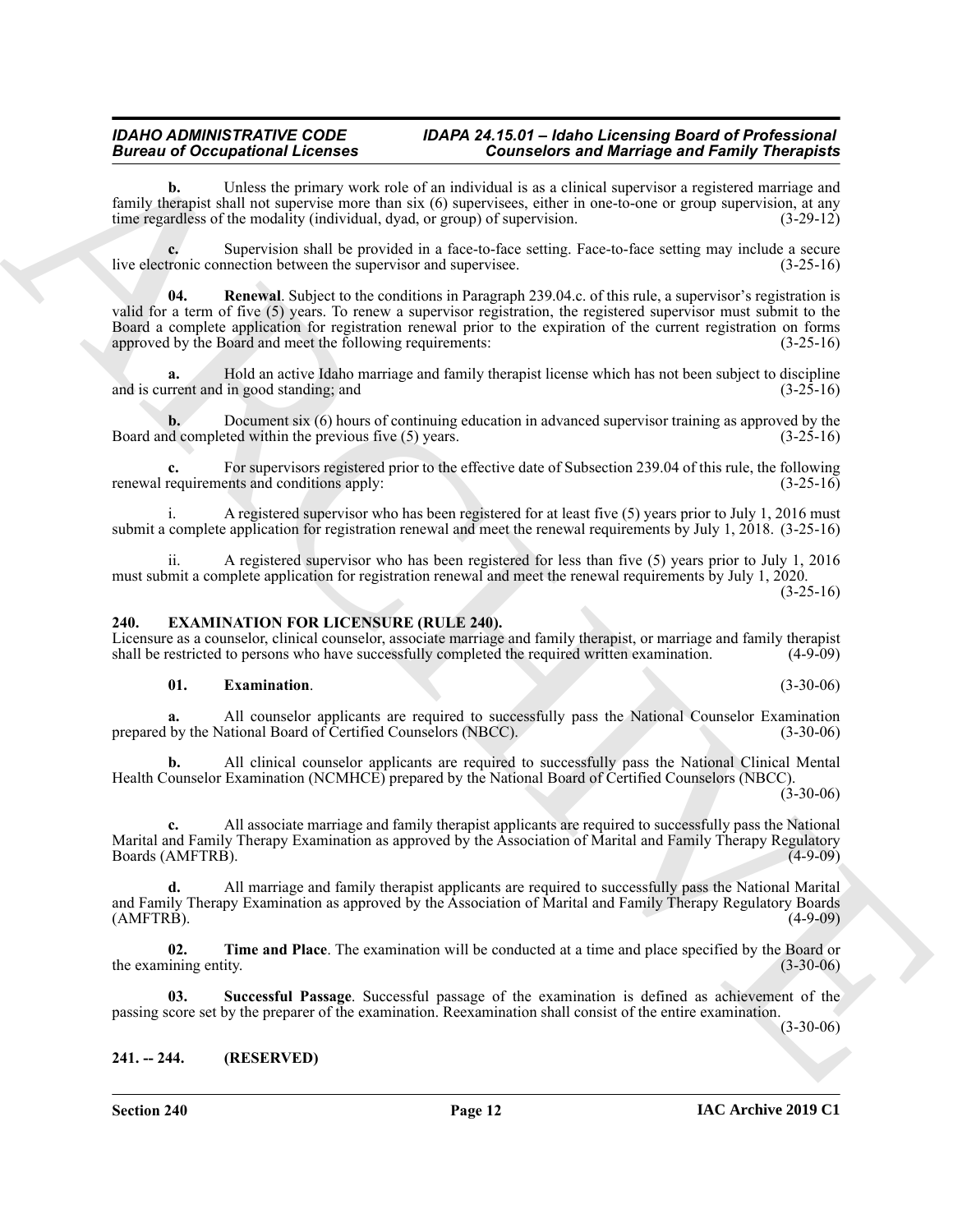#### *IDAHO ADMINISTRATIVE CODE IDAPA 24.15.01 – Idaho Licensing Board of Professional Bureau of Occupational Licenses Counselors and Marriage and Family Therapists*

### <span id="page-12-11"></span><span id="page-12-8"></span><span id="page-12-0"></span>**245. REGISTERED INTERNS (RULE 245).**

#### <span id="page-12-12"></span><span id="page-12-10"></span><span id="page-12-9"></span><span id="page-12-1"></span>**246. -- 249. (RESERVED)**

# <span id="page-12-7"></span><span id="page-12-6"></span><span id="page-12-5"></span><span id="page-12-4"></span><span id="page-12-3"></span><span id="page-12-2"></span>**250. FEES (RULE 250).**

|                                                                                                                      | <b>Bureau of Occupational Licenses</b>                                                                    | <b>Counselors and Marriage and Family Therapists</b>                                                                                                                                                                                                                                                                                                                  |             |  |  |
|----------------------------------------------------------------------------------------------------------------------|-----------------------------------------------------------------------------------------------------------|-----------------------------------------------------------------------------------------------------------------------------------------------------------------------------------------------------------------------------------------------------------------------------------------------------------------------------------------------------------------------|-------------|--|--|
| 245.                                                                                                                 | <b>REGISTERED INTERNS (RULE 245).</b><br>or otherwise approved to provide supervision under this chapter. | The Board may issue a registration to allow an intern to engage in the practice of counseling or marriage and family<br>therapy while completing either the supervised experience or supplemental practicum hours required for licensure. A<br>registered intern may only practice under the direct supervision of a person registered as a supervisor with the Board | $(4-11-19)$ |  |  |
| 01.                                                                                                                  |                                                                                                           | Requirements for Registration. An applicant must submit a completed application on a form<br>approved by the Board together with the required fee and meet the following requirements:                                                                                                                                                                                | $(4-11-19)$ |  |  |
| a.                                                                                                                   | from an accredited university or college.                                                                 | Possess a graduate degree in counseling, marriage and family therapy, or a closely related field                                                                                                                                                                                                                                                                      | $(4-2-03)$  |  |  |
| $\mathbf{b}$ .<br>rules.                                                                                             |                                                                                                           | Designate a supervisor who is registered with the board as a supervisor as set forth in these rules or<br>who is otherwise approved to provide marriage and family therapy supervision as set forth in Section 238 of these                                                                                                                                           | $(4-11-19)$ |  |  |
| 02.                                                                                                                  |                                                                                                           | Supervision. The designated supervisor is responsible to provide supervision and ensure that a<br>Registered Intern is competent to practice such counseling or marriage and family therapy as may be provided.                                                                                                                                                       | $(4-11-19)$ |  |  |
| 03.                                                                                                                  |                                                                                                           | Designation of Intern Status. Only a Registered Intern may use the title Registered Counselor<br>Intern or Registered Marriage and Family Therapist Intern. Registered interns must explicitly state that they are<br>interns in their documentation and advertising, such as business cards, informed consent forms, and other disclosures.                          | $(4-11-19)$ |  |  |
| 04.<br>original date of registration, unless good cause is demonstrated to the board.<br>$246. - 249.$<br>(RESERVED) |                                                                                                           | <b>Expiration.</b> An individual shall not practice as an intern for more than four (4) years from the                                                                                                                                                                                                                                                                | $(4-11-19)$ |  |  |
|                                                                                                                      |                                                                                                           |                                                                                                                                                                                                                                                                                                                                                                       |             |  |  |
| 250.<br>FEES (RULE 250).                                                                                             |                                                                                                           |                                                                                                                                                                                                                                                                                                                                                                       |             |  |  |
| 01.                                                                                                                  | <b>Application Fee. Application fee:</b>                                                                  |                                                                                                                                                                                                                                                                                                                                                                       | $(7-1-97)$  |  |  |
| a.                                                                                                                   | Professional Counselor -- seventy-five dollars (\$75).                                                    |                                                                                                                                                                                                                                                                                                                                                                       | $(3-13-02)$ |  |  |
| b.                                                                                                                   | Clinical Professional Counselor -- seventy-five dollars (\$75).                                           |                                                                                                                                                                                                                                                                                                                                                                       | $(3-13-02)$ |  |  |
| c.                                                                                                                   | Marriage and Family Therapist -- seventy-five dollars (\$75).                                             |                                                                                                                                                                                                                                                                                                                                                                       | $(3-13-02)$ |  |  |
| d.                                                                                                                   |                                                                                                           | Associate Marriage and Family Therapist -- seventy-five dollars (\$75).                                                                                                                                                                                                                                                                                               | $(4-9-09)$  |  |  |
| e.                                                                                                                   | Intern Registration -- twenty-five dollars (\$25).                                                        |                                                                                                                                                                                                                                                                                                                                                                       | $(4-2-03)$  |  |  |
| 02.                                                                                                                  | examination plus an administration fee of twenty-five dollars (\$25).                                     | Marriage and Family Therapist Examination or Reexamination Fee. The Marriage and Family<br>Therapist license examination or reexamination fee shall be the fee as set by the provider of the approved                                                                                                                                                                 | $(3-29-10)$ |  |  |
| 03.                                                                                                                  |                                                                                                           | Original License Fee. Original license fee for Professional Counselor, Clinical Professional<br>Counselor, Associate Marriage and Family Therapist, or Marriage and Family Therapist -- seventy-five dollars (\$75).                                                                                                                                                  | $(4-9-09)$  |  |  |
| 04.<br>dollars $(\$100)$ .                                                                                           |                                                                                                           | Annual Renewal Fee. Annual license renewal fee for Professional Counselor, Clinical<br>Professional Counselor, Associate Marriage and Family Therapist, or Marriage and Family Therapist -- one hundred                                                                                                                                                               | $(4-9-09)$  |  |  |
|                                                                                                                      |                                                                                                           |                                                                                                                                                                                                                                                                                                                                                                       |             |  |  |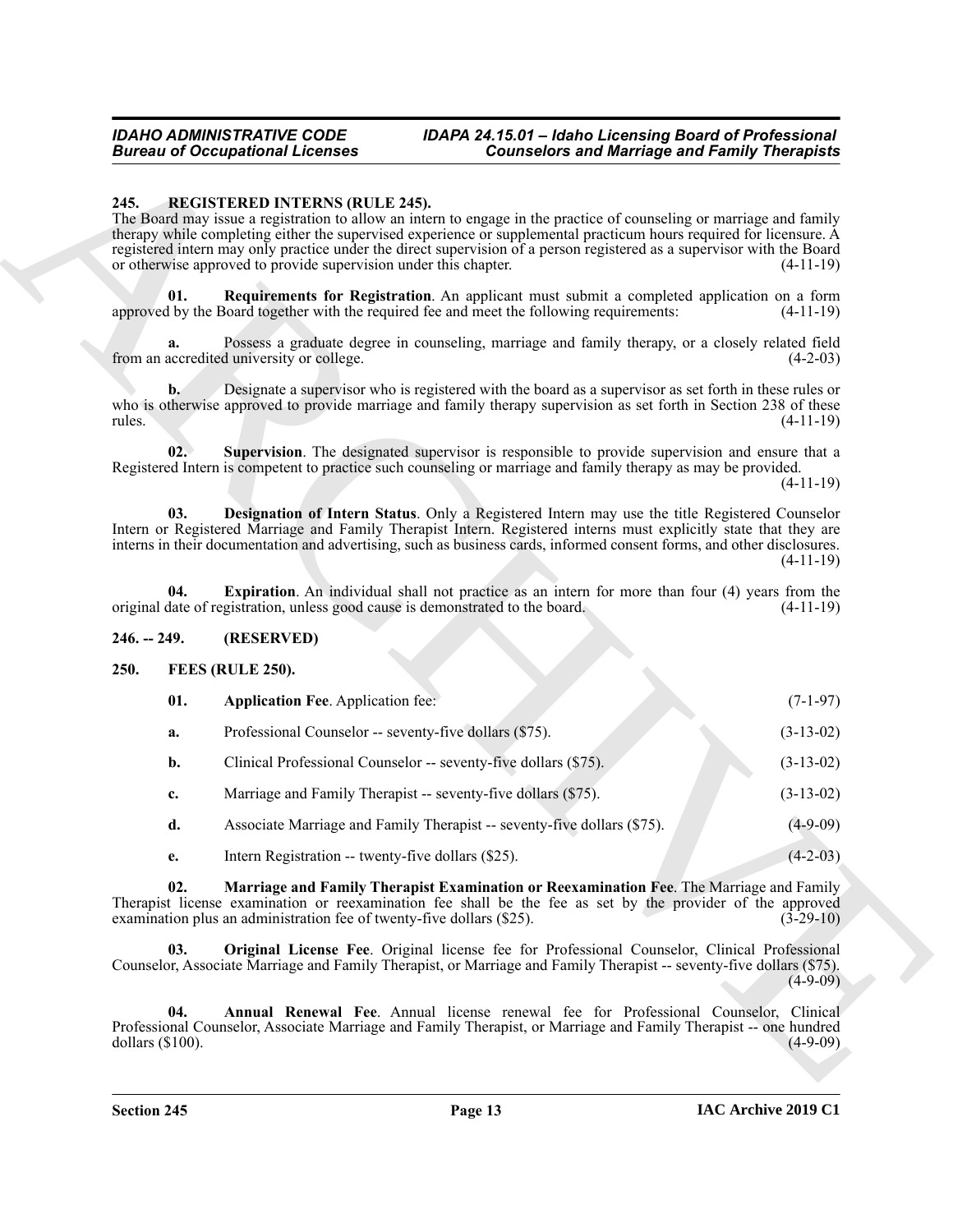<span id="page-13-13"></span>**05. Annual Renewal Fee for Inactive License**. Annual license renewal fee for inactive Professional Counselor, Clinical Professional Counselor, Associate Marriage and Family Therapist, or Marriage and Family Therapist -- fifty dollars (\$50). (4-9-09)

**06. Annual Renewal Fee for Senior Status**. Annual license renewal fee for senior Professional Counselor, Clinical Professional Counselor, Associate Marriage and Family Therapist, or Marriage and Family Therapist -- sixty dollars  $(\$60)$ .

<span id="page-13-15"></span><span id="page-13-14"></span><span id="page-13-7"></span>**07. Fees are Non-Refundable**. All fees are non-refundable. (7-1-93)

# <span id="page-13-0"></span>**251. -- 299. (RESERVED)**

#### <span id="page-13-1"></span>**300. ENDORSEMENT (RULE 300).**

<span id="page-13-10"></span>The Board may grant a license to any person who submits a completed application on a form approved by the Board together with the required fees and who: (3-13-02)

Borrow of Comparisonnia Licensel Res In the state of Marchives and Marchives and Earlier (and Figure 2011)<br>
Counter Capital Comparisonnia (Section 2012)<br>
The state of Marchives and The Boston 2012 (and Figure 2012)<br>
The s **01**. **Holds a Current License**. The applicant must be the holder of a current active license, in the profession and at the level for which a license is being sought, issued by the authorized regulatory entity in another state or foreign country. The state or foreign country must have substantially similar requirements for licensing as is provided for new applicants in Idaho. The certification of licensure must be received by the Board from the issuing agency; and  $(3-29-12)$ 

<span id="page-13-9"></span>**02. Has Not Been Disciplined**. The applicant must have not been disciplined within the last five (5) years, had a license revoked, suspended, restricted, or otherwise sanctioned by any regulatory entity and has never voluntarily surrendered a license; and (3-29-10)

<span id="page-13-11"></span>**03.** Is of Good Moral Character. The applicant must be of good moral character and have not been d, found guilty, or received a withheld judgment or suspended sentence for any felony; and (3-29-10) convicted, found guilty, or received a withheld judgment or suspended sentence for any felony; and

<span id="page-13-8"></span>**04. Has Documented Experience**. The applicant must provide a documented record of at least five (5) years actual practice under licensure in the seven (7) years immediately prior to application in the profession for which a license is being sought, or can demonstrate hardship or extenuating circumstances that prohibited practice during a portion of the seven (7) year period as determined by the Board; and (3-29-12)

<span id="page-13-12"></span>**05. Will Abide by Laws, Rules and Code of Ethics**. The applicant must certify under oath to abide by the laws and rules governing the practice of counseling and marriage and family therapy in Idaho and the applicable code of ethics as adopted. (3-29-12)

# <span id="page-13-2"></span>**301. -- 349. (RESERVED)**

# <span id="page-13-6"></span><span id="page-13-3"></span>**350. CODE OF ETHICS (RULE 350).**

The Board adopts the American Counseling Association (ACA) Code of Ethics and the American Association for Marriage and Family Therapy (AAMFT) Code of Ethics as referenced in Section 004. All licensees shall be required to adhere to the appropriate Code of Ethics pertaining to their licensure. (3-29-12) to adhere to the appropriate Code of Ethics pertaining to their licensure.

# <span id="page-13-4"></span>**351. -- 359. (RESERVED)**

# <span id="page-13-16"></span><span id="page-13-5"></span>**360. INACTIVE STATUS (RULE 360).**

**01. Request for Inactive Status**. Each person requesting an inactive status during the renewal of their active license must submit a written request and pay the established fee. (3-26-08)

### <span id="page-13-18"></span><span id="page-13-17"></span>**02. Inactive License Status**. (3-26-08)

**a.** All continuing education requirements will be waived for any year or portion thereof that a licensee s an inactive license and is not actively practicing or supervising in Idaho.  $(3-26-08)$ maintains an inactive license and is not actively practicing or supervising in Idaho.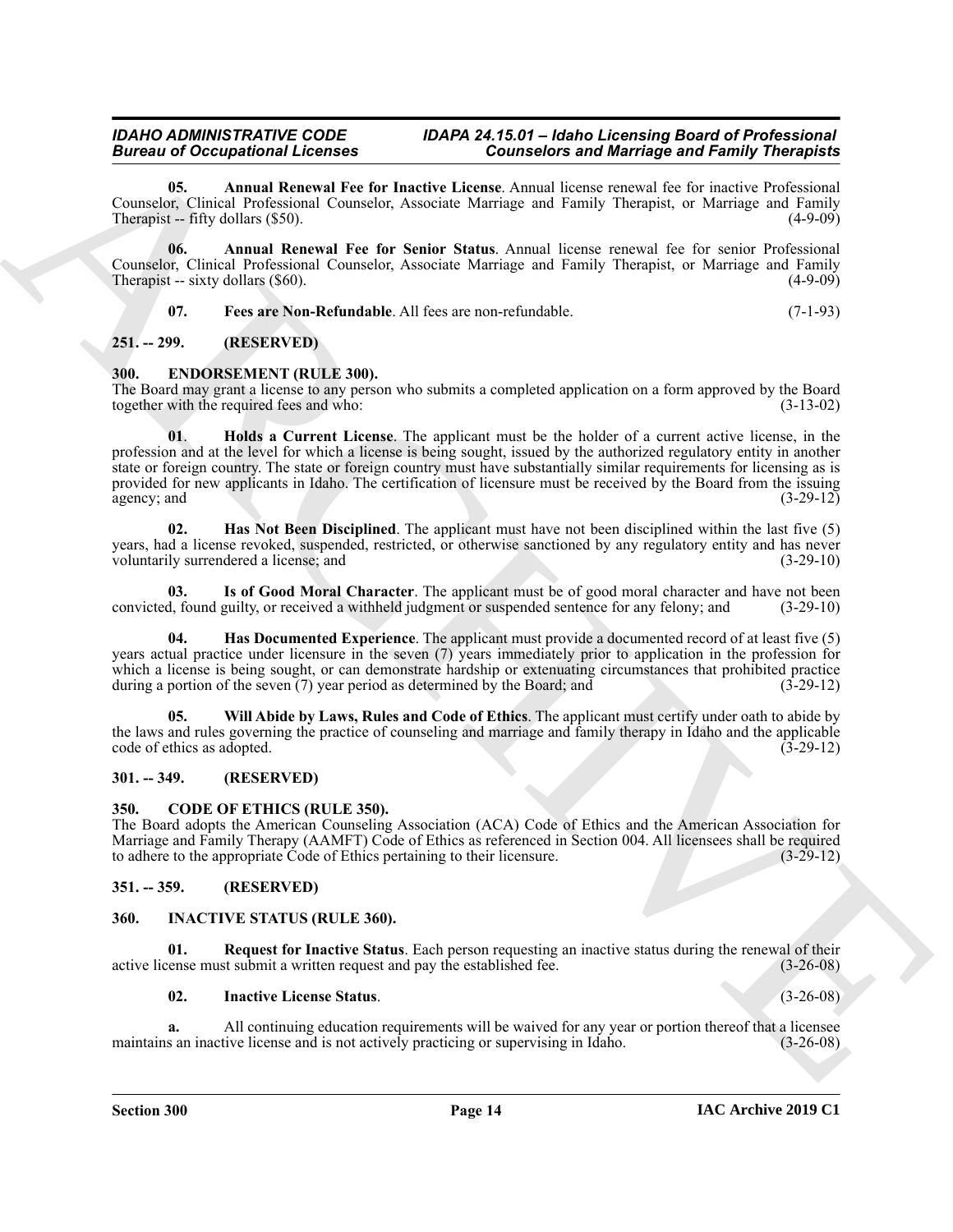**b.** Inactive license renewal notices and licenses will be marked "Inactive." (3-26-08)

**c.** When the licensee desires active status, the licensee must show acceptable fulfillment of continuing education requirements for the previous twelve (12) months and submit a fee equivalent to the difference between the inactive and active renewal fee. (3-29-12)

**d.** Licensees shall not practice in Idaho as a Professional Counselor, Clinical Professional Counselor, Associate Marriage and Family Therapist, or a Marriage and Family Therapist while on inactive status. (3-29-12)

<span id="page-14-0"></span>**361. -- 374. (RESERVED)**

# <span id="page-14-11"></span><span id="page-14-1"></span>**375. SENIOR STATUS (RULE 375).**

<span id="page-14-13"></span>**Request for Senior Status**. Each person having attained the age of sixty-five (65) and requesting a senior status during the renewal of their active license must submit a written request and pay the established fee.

(3-26-08)

<span id="page-14-12"></span>**02. Continuing Education**. Continuing education must be completed annually per Section 425 of this rule. (3-26-08)

<span id="page-14-2"></span>**376. -- 399. (RESERVED)**

# <span id="page-14-10"></span><span id="page-14-3"></span>**400. RENEWAL OF LICENSE (RULE 400).**

Each person licensed under this act must renew said license each year or the license will be cancelled. Cancelled licenses may be reinstated in accordance with the requirements of Section 67-2614, Idaho Code. (3-20-04)

# <span id="page-14-4"></span>**401. -- 424. (RESERVED)**

# <span id="page-14-6"></span><span id="page-14-5"></span>**425. CONTINUING EDUCATION (RULE 425).**

<span id="page-14-8"></span>Every person holding an Idaho license as a Professional Counselor, Clinical Professional Counselor, Associate Marriage and Family Therapist, or a Marriage and Family Therapist must complete in each twelve-month period preceding the renewal of a license, twenty  $(20)$  contact hours of continuing education. A contact hour is one  $(1)$  hour of actual participation in a continuing education activity, exclusive of breaks. (3-29-10)

**Example 20** Consistended Licensins **Consistents and Marriage and Reinford Consistents and Reinford Construction**<br> **ARCHIVE CONSIST CONSIST CONSIST CONSIST CONSIST CONSIST CONSIST CONSIST CONSIST CONSIST CONSIST CONSIST C 01. Contact Hours**. The contact hours of continuing education must be obtained in areas of study germane to the practice for which the license is issued as approved by the Board. No less than three (3) contact hours for each renewal period must be in ethics, which must be specific to legal issues, law, or ethics. Therapeutic workshops, retreats and other self-help activities are not considered continuing education training unless specific parts of the experience are applicable to counseling or therapy practice. (4-11-19)

<span id="page-14-9"></span>**02. Documentation of Attendance**. It shall be necessary for the licensee to maintain documentation verifying attendance by securing authorized signatures or other documentation from the course instructors, providers, or sponsoring institution substantiating any hours attended by the licensee. This documentation must be provided to the Board upon request by the Board or its agent. (3-29-10) the Board upon request by the Board or its agent.

# <span id="page-14-7"></span>**03. Approved Contact Hours, Limitations, and Required Documents**. (3-29-10)

**a.** College or University Courses for Credit or Audit. There is no limit to the contact hours that a licensee may obtain in this category during each reporting period. However, all courses are subject to Board approval. For college or university courses, one (1) semester credit equals fifteen (15) contact hours; one (1) quarter credit equals ten (10) contact hours. The licensee must provide the Board with a copy of the licensee's transcript substantiating any hours attended by the licensee. (3-29-10)

**b.** Seminars, Workshops, Conferences. There is no limit to the contact hours that a licensee may obtain in this category during each reporting period. Teleconferences must feature an interactive format in order to qualify for contact hour credit. Interactive conferences are those that provide the opportunity for participants to communicate directly with the instructor. The licensee must provide the Board with a copy of the certificate, or letter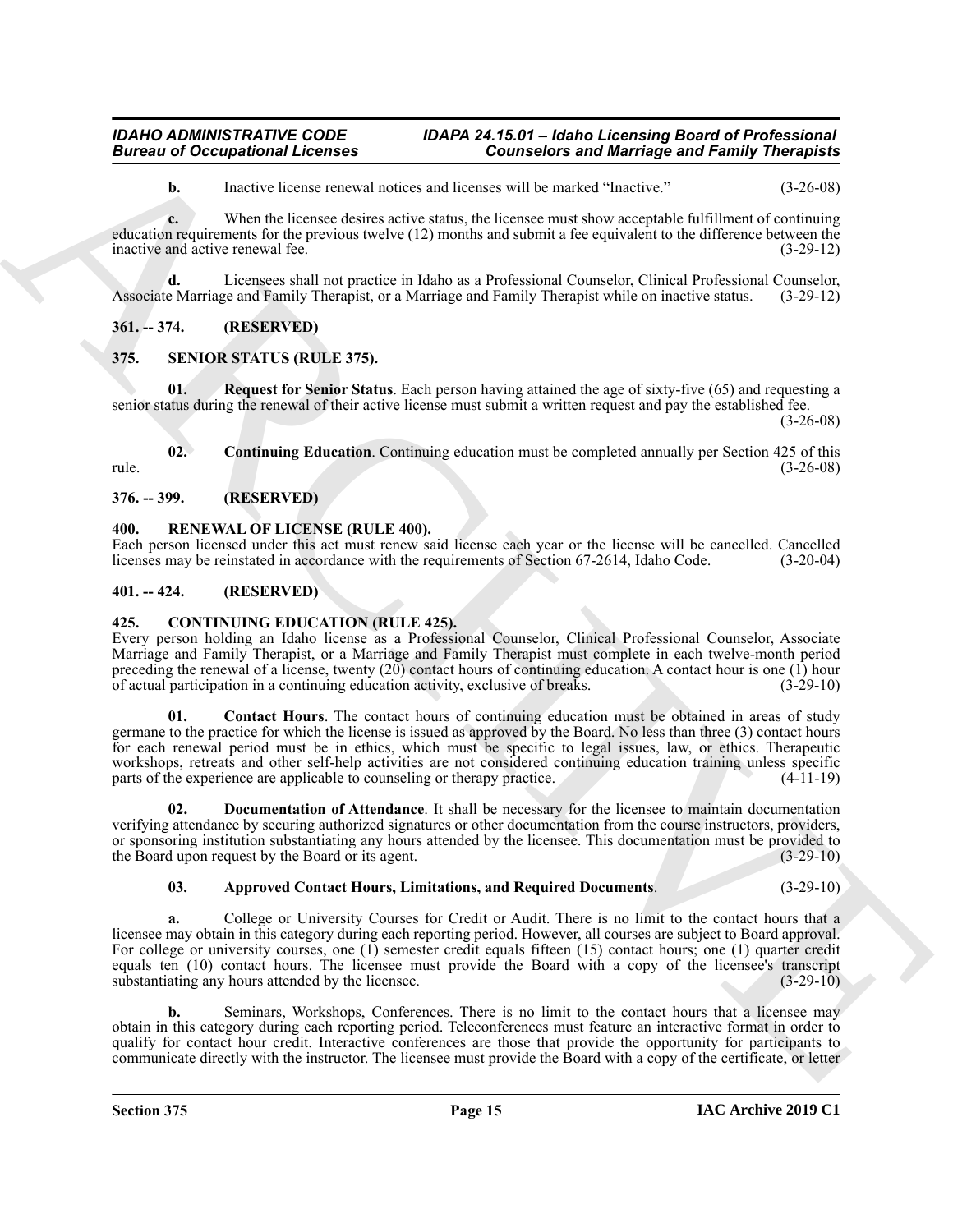signed by course instructors, providers, or sponsoring institution substantiating any hours attended by the licensee. (3-29-10)

**c.** Publications. A maximum of four (4) contact hours may be counted in this category during each reporting period. Publication activities are limited to articles in journals, a chapter in an edited book, or a published book or professional publication. The licensee must provide the Board with a copy of the cover page or the article or book in which the licensee has been published. For a chapter in an edited book the licensee must submit a copy of the table of contents. (3-29-10)

Bureau of Occupations I. Counter the Counter of Marriage and Reinfords and Formula and the state of the control of the state of the state of the state of the state of the state of the state of the state of the state of th Presentations. A maximum of four (4) contact hours may be counted in this category during each reporting period. Class, conference, or workshop presentations may be used for contact hour credit if the topic is germane to the field. A specific presentation given repeatedly can only be counted once. A particular presentation will qualify for contact hour credit one (1) time in a five (5) year period. Only actual presentation time may be counted; preparation time does not qualify for contact hour credit. The licensee must provide the Board with a copy of the conference program or a letter from the sponsor, host organization, or professional colleague. (3-29-12)

**e.** Clinical Supervision and Case Consultation. A maximum of five (5) contact hours of received supervision/consultation may be counted in this category during each reporting period. In order to qualify for contact hour credit, supervision/consultation must be received on a regular basis with a set agenda. No credit will be given for the licensee's supervision of others. The licensee must provide the Board with a letter from the supervisor or consultant listing periods of supervision or consultation. (4-4-13)

Dissertation. A maximum of five (5) contact hours may be counted in this category during each reporting period. The licensee must provide the Board with a copy of the licensee's transcript and the title of the dissertation. (3-29-10) dissertation. (3-29-10)

**g.** Leadership. A maximum of four (4) contact hours may be counted in this category during each reporting period. The licensee must provide the Board with a letter from a professional colleague listing the position of leadership, periods of leadership, and the name of the organization under which the leadership took place. The following leadership positions qualify for continuing education credits: (3-29-10)

i. Executive officer of a state or national counseling or therapy organization; (3-29-12)

ii. Editor or editorial board service of a professional counseling or therapy journal; (3-29-12)

iii. Member of a national ethics disciplinary review committee rendering licenses, certification, or nal membership; (3-29-10) professional membership;

iv. Active member of a counseling or therapy working committee producing a substantial written product;  $(3-29-10)$ 

v. Chair of a major counseling or therapy conference or convention; or (3-29-10)

vi. Other leadership positions with justifiable professional learning experiences. (3-29-10)

**h.** Home Study and On-line Education. There is no limit to the contact hours that a licensee may obtain in this category during each reporting period. Home study or on-line courses qualify for contact hours, provided that the course is provided by a Board-approved continuing education provider or a course pre-approved by the Board. (4-11-19) the Board.  $(4-11-19)$ 

**i.** Copy of Certification Required. A licensee applying for home study or on-line credit must provide the Board a copy of the certification that is verified by the authorized signatures from the course instructors, providers, or sponsoring institution and substantiates any hours completed by the licensee. A licensee seeking contact credit for reading a publication must submit results from a test on the information contained within the publication and administered by an independent third-party.

**j.** Continuing Education Credit. Continuing education credit may be granted for a maximum of two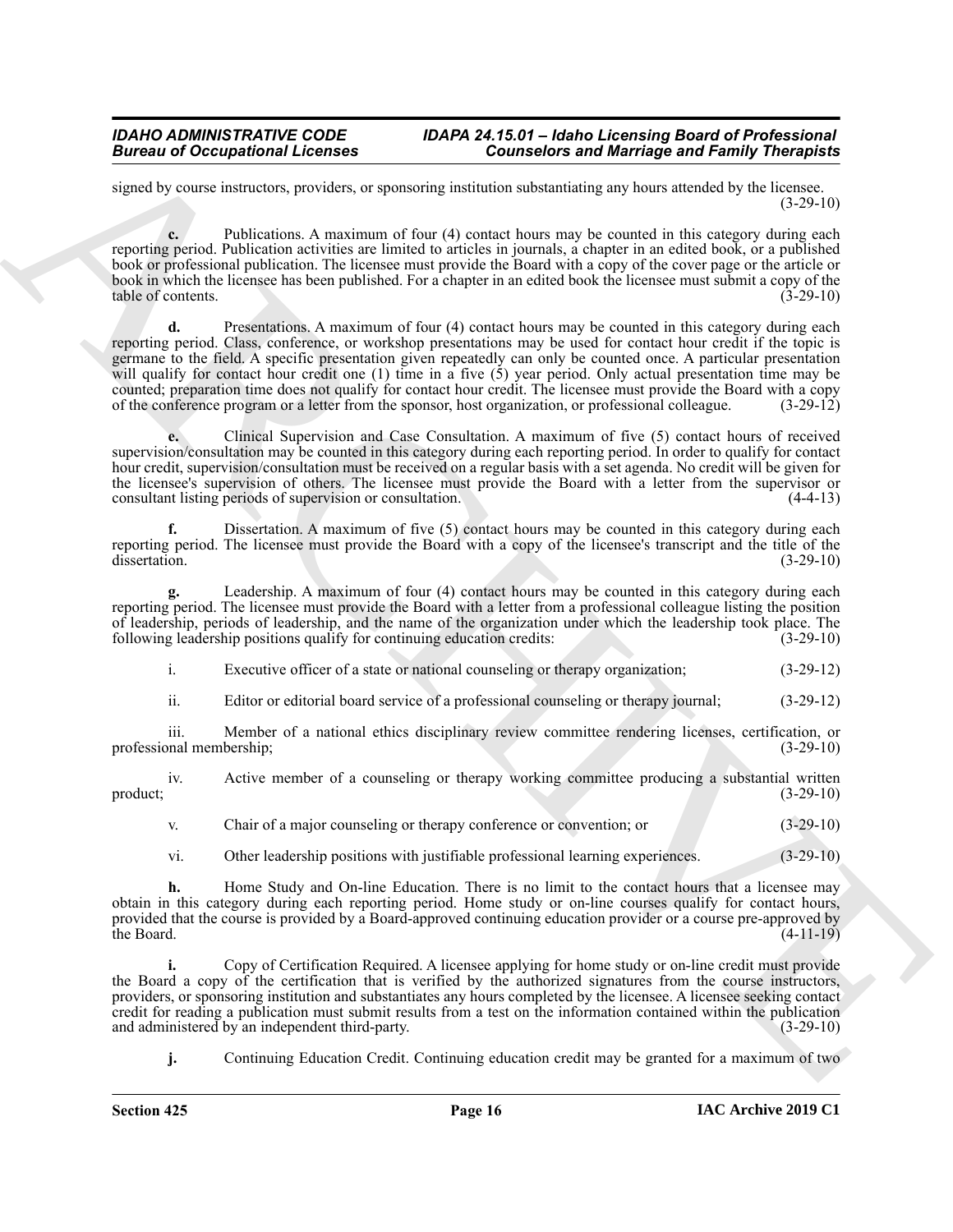<span id="page-16-7"></span>(2) hours each renewal period for time spent attending one (1) Board meeting. (4-11-19)

**Example the control of the set of the set of the set of the set of the set of the set of the set of the set of the set of the set of the set of the set of the set of the set of the set of the set of the set of the set of 04. Excess Hours**. Continuing education hours accumulated during the twelve (12) months immediately preceding the license renewal date may be applied toward meeting the continuing education requirement for the next license renewal. No more than ten  $(10)$  hours in excess of the required twenty  $(20)$  hours shall be carried forward. Excess hours may be used only during the next renewal period and may not be carried forward more than one  $(1)$  time.

<span id="page-16-6"></span>**05. Compliance Audit**. The Board may conduct random continuing education audits of those persons required to obtain continuing education in order to renew a license and require that proof acceptable to the Board of meeting the continuing education requirement be submitted to the Bureau. Failure to provide proof of meeting the continuing education upon request of the Board shall be grounds for disciplinary action in accordance with section 54-3407. Idaho Code. (4-2-03) 54-3407, Idaho Code.

<span id="page-16-8"></span>**06. Special Exemption**. The Board shall have authority to make exceptions for reasons of individual hardship, including health (certified by a medical doctor) or other good cause. The licensee must request such exemption prior to renewal and provide any information requested by the Board to assist in substantiating hardship cases. This exemption is granted at the sole discretion of the Board. There is no continuing education required of those holding a current inactive license. (3-29-10)

# <span id="page-16-0"></span>**426. -- 449. (RESERVED)**

# <span id="page-16-17"></span><span id="page-16-16"></span><span id="page-16-1"></span>**450. GENERAL SCOPE OF THE LICENSEE'S APPROPRIATE PRACTICE (RULE 450).**

Board recommendation of generic scope of practice. While a license to practice as a counselor or therapist could be considered generic in nature, it should not be viewed as an authorization to provide counseling or therapy services to every client population in every possible professional setting. Counselors and marriage and family therapists shall practice only within the boundaries of competence (see the applicable Code of Ethics). (3-29-12)

### <span id="page-16-2"></span>**451. -- 499. (RESERVED)**

# <span id="page-16-9"></span><span id="page-16-3"></span>**500. DISCIPLINARY PROCEDURES (RULE 500).**

<span id="page-16-12"></span>**01. Disciplinary Procedures**. The disciplinary procedures of the Bureau are the disciplinary procedures of the Board. (3-13-02)

<span id="page-16-10"></span>**02. Civil Fine**. The Board may impose a civil fine not to exceed one thousand dollars (\$1,000) for each violation upon anyone licensed under Title 54, Chapter 34, Idaho Code who is found by the Board to be in violation of Section 54-3407, Idaho Code. (3-13-02)

<span id="page-16-11"></span>**03. Costs and Fees**. The Board may order anyone licensed under Title 54, Chapter 34, Idaho Code, who is found by the Board to be in violation of the provisions of Title 54, Chapter 34, Idaho Code, to pay the costs and fees incurred by the Board in the investigation or prosecution of the licensee. (3-13-02)

# <span id="page-16-4"></span>**501. -- 524. (RESERVED)**

# <span id="page-16-13"></span><span id="page-16-5"></span>**525. DOCUMENTATION OF INFORMED CONSENT (RULE 525).**

In accordance with Section 54-3410A, Idaho Code, all licensees and registered interns will document the process of obtaining the informed consent of clients at the beginning of treatment and at other times as appropriate. Licensees and interns shall adhere to their respective Codes of Ethics and state law in obtaining informed consent and disclosing information to clients. The receipt of the disclosure shall be acknowledged in writing by both the client and the licensee or intern, and such disclosure of information concerning their practice must include: (4-4-13)

**01. Name, Business Address and Phone Number of Licensee or Intern**. If the licensee or intern is practicing under supervision, the statement shall include the licensee or intern status as such and the designated qualified supervisor's name, business address and phone number; (4-4-13) qualified supervisor's name, business address and phone number;

# <span id="page-16-15"></span><span id="page-16-14"></span>**02. License Type and License Number, Credentials, and Certifications**; (4-4-13)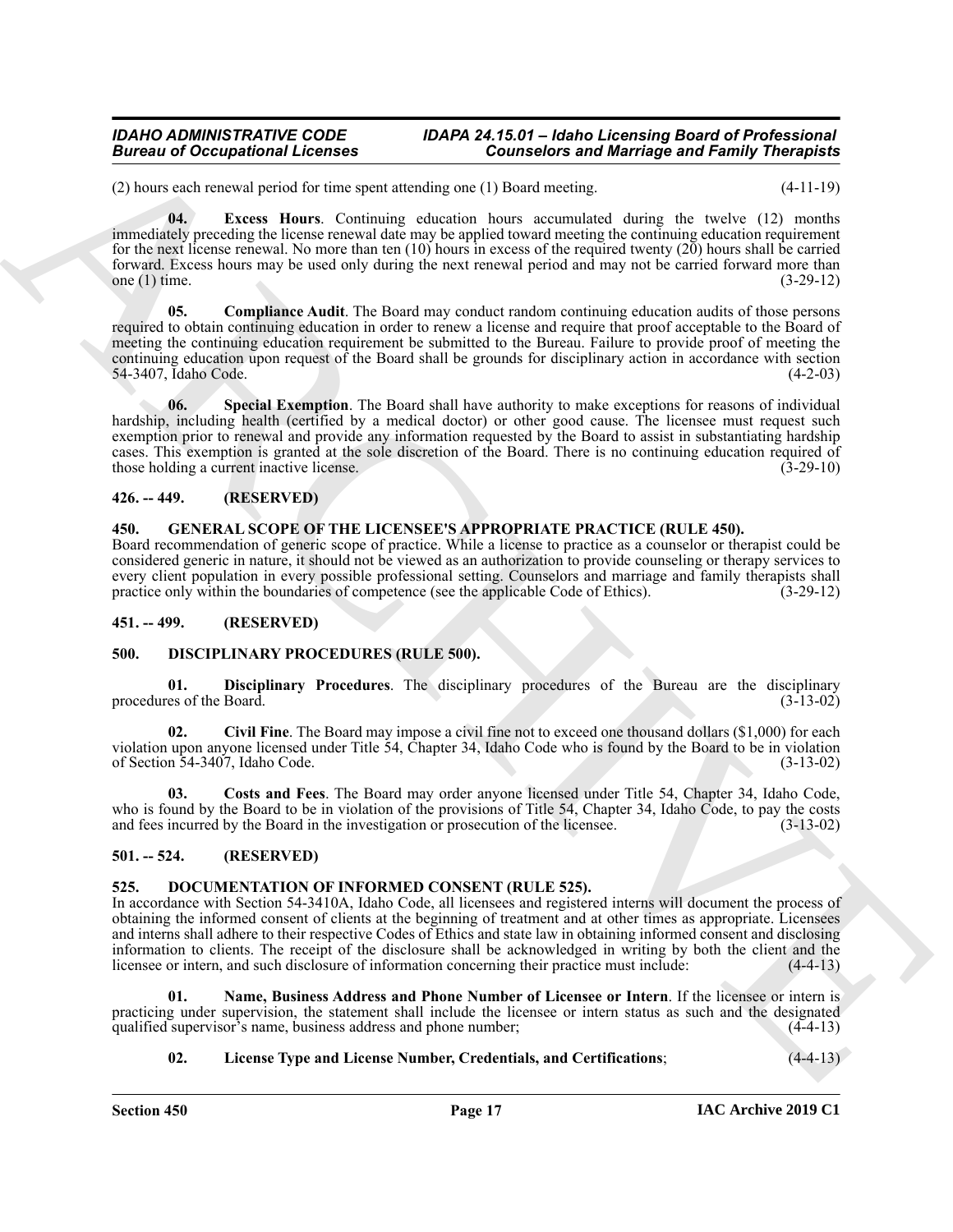Given the Occupational Licensins<br>  $\frac{1000}{2}$  Licensins and Taximian Structure Connection and training with the multiplication ( $\frac{1000}{2}$  Licensins)<br>  $\frac{1000}{2}$  Licensins and Archives and Archives and the state of t **03. Education and Training**. Formal education and training with the name(s) of the institution(s) attended and the specific degree(s) received; (4-4-13)

<span id="page-17-6"></span><span id="page-17-4"></span><span id="page-17-3"></span>**04. Theoretical Orientation and Approach**. Counseling or marriage and family therapy; (4-4-13)

**05. Relationship**. Information about the nature of the clinical relationship; fee structure and billing nents; cancellation policy; (4-4-13) arrangements; cancellation policy;

<span id="page-17-7"></span><span id="page-17-5"></span><span id="page-17-2"></span>**06. The Extent and Limits of Confidentiality**. (4-4-13)

**07.** Written Statement. A statement that sexual intimacy is never appropriate with a client and should ted to the board. (4-4-13) be reported to the board.

**08.** Client's Rights. The client's rights to be a participant in treatment decisions, to seek a second to file a complaint without retaliation, and to refuse treatment. (4-4-13) opinion, to file a complaint without retaliation, and to refuse treatment.

<span id="page-17-1"></span>**09. Board Information**. The name, address, and phone number of the Board with the information that the practice of licensees and interns is regulated by the Board. (4-4-13)

<span id="page-17-0"></span>**526. -- 999. (RESERVED)**